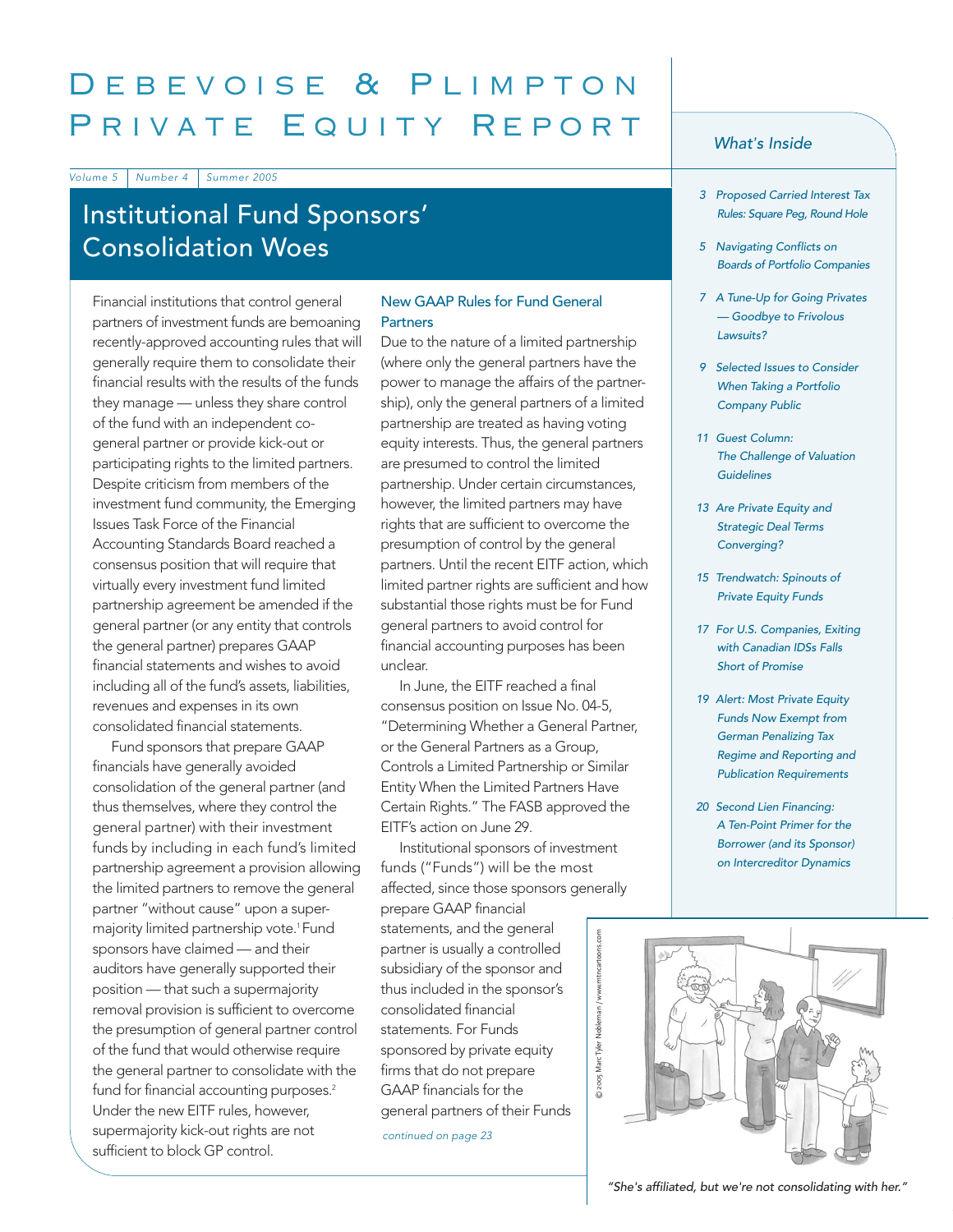# etter from the editor

As all private equity professionals know, tax and accounting issues can make or break fund structures as well as deal structures. In this issue, we discuss several tax and accounting developments of particular import to the private equity world. Our cover article reports troubling news contained in a recent FASB ruling that will require most institutional general partners who issue GAAP financials to consolidate their financials with those of their investment funds and gives some critical steps for GPs to take to avoid consolidation. The last few years have seen numerous spinouts of private equity groups from big institutions into their own boutique firms. One could surmise that the FASB ruling may encourage more financial institutions to divest their private equity funds rather than face the risk of consolidation. Our Trendwatch column analyzes the legal and commercial issues facing all managers contemplating spinning out a private equity group.

Private equity professionals face a myriad of unfamiliar challenges both when taking public companies private and when taking portfolio companies public. In our last issue, we discussed the first scenario; in this issue we report on recent Delaware case law that suggests more protection for controlling shareholders from frivolous lawsuits following the announcement of a going private transaction. Elsewhere, we consider whether deal terms in private equity public to private deals are starting to mirror those of strategic deals in the U.S. On the flip-side, another article reminds us of the issues sponsor firms should bear in mind before taking a portfolio company public.

In our Guest Column, Colin Blaydon and Fred Wainwright, both Professors at the Tuck School of Business at Dartmouth and principals at the Center for

Private Equity and Entrepreneurship at Tuck, predict that while GPs seem to be adopting valuation guidelines suggested by PEIGG more broadly in the U.S. than previously thought, recent research indicates that widespread adoption of consistent valuation guidelines is unlikely.

Elsewhere in this issue, we remind private equity sponsors of the dangers of blurring the lines between stockholder and director and not being sensitive to the conflicts of interest that inevitably arise when controlling stockholders have Board seats, and we give a ten point primer on second lien financings.

Last year, we reported on the prospect of income deposit securities as a hot new exit strategy for companies without the growth prospects for a traditional IPO. In this issue, we update you on how the IDS strategy has been received to date.

Finally, we review recently proposed rules from the U.S. governing the transfer of partnership interests which if adopted will have significant impact on how private equity firms structure carried interests and other common transfers unless safe harbors are found; and from Germany, we announce that most private equity funds will be exempt from the penalizing tax rules and reporting and publication requirements of last year's Investment Tax Act.

This fall will mark the five year anniversary of the Private Equity Report. We hope it has provided useful guidance on issues facing private equity professionals in a rapidly changing deal environment. Keep your eye out for our Best of the Debevoise & Plimpton Private Equity Report, which we expect to publish before year-end.

Franci J. Blassberg Editor-in-Chief

#### Private Equity Partner/ Counsel Practice Group Members

The Debevoise & Plimpton Private Equity Report is a publication of Debevoise & Plimpton LLP

919 Third Avenue New York, New York 10022 1 212 909 6000

www.debevoise.com

Washington, D.C. 1 202 383 8000

London 44 20 7786 9000 Paris

33 1 40 73 12 12

49 69 2097 5000 Moscow 7 095 956 3858 Hong Kong 852 2160 9800 Shanghai

86 21 5047 1800

Frankfurt

Please address inquiries regarding topics covered in this publication to the authors or the members of the Practice Group.

All contents ©2005 Debevoise& Plimpton LLP. All rights reserved.

Franci J. Blassberg Editor-in-Chief Ann Heilman Murphy

Managing Editor William D. Regner Cartoon Editor

The articles appearing in this publication provide summary information only and are not intended as legal advice. Readers should seek specific legal advice before taking any action with respect to the matters discussed herein. Any discussion of U.S. Federal tax law contained in these articles was not intended or written to be used, and it cannot be used by any taxpayer, for the purpose of avoiding penalties that may be imposed on the taxpayer under U.S. Federal tax law.

The Private Equity Practice Group All lawyers based in New York, except where noted.

#### Private Equity Funds

Marwan Al-Turki – London Ann G. Baker – Paris Kenneth J. Berman–Washington, D.C. Jennifer J. Burleigh Woodrow W. Campbell, Jr. Sherri G. Caplan Michael P. Harrell Geoffrey Kittredge – London Marcia L. MacHarg – Frankfurt Andrew M. Ostrognai – Hong Kong David J. Schwartz Rebecca F. Silberstein

#### Hedge Funds

Byungkwon Lim Gary E. Murphy Jennifer A. Spiegel

#### Mergers & Acquisitions

Andrew L. Bab Hans Bertram-Nothnagel – Frankfurt E. Raman Bet-Mansour – Paris Paul S. Bird Franci J. Blassberg Colin W. Bogie – London Richard D. Bohm Geoffrey P. Burgess – London Margaret A. Davenport Michael J. Gillespie Gregory V. Gooding Stephen R. Hertz David F. Hickok – Frankfurt James A. Kiernan, III – London Antoine F. Kirry – Paris Marc A. Kushner Li Li – Shanghai Christopher Mullen – London Holly Nielsen – Moscow Robert F. Quaintance, Jr. William D. Regner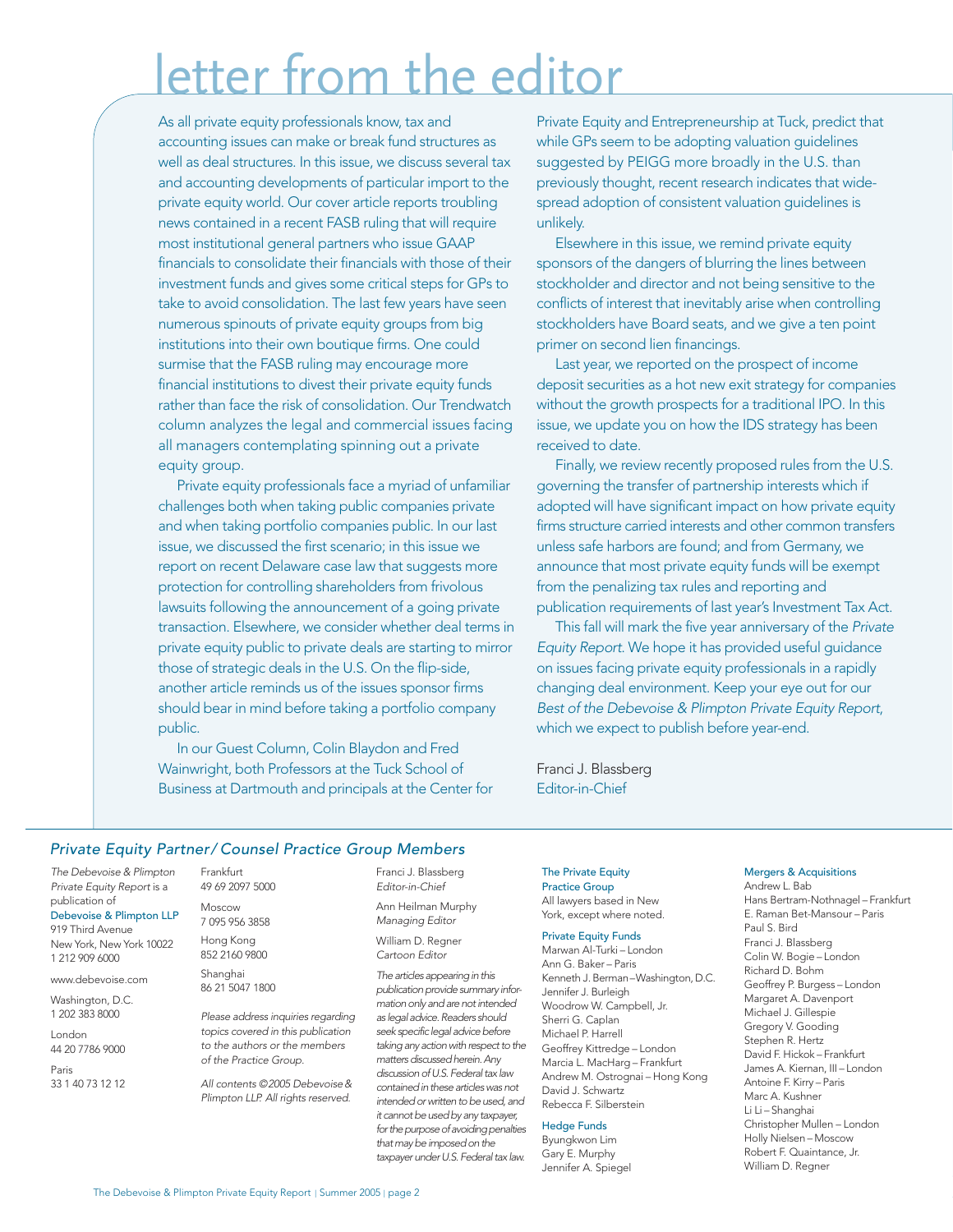# Proposed Carried Interest Tax Rules: Square Peg, Round Hole

In May 2005, the IRS issued for the first time a comprehensive set of rules governing the transfer of partnership interests in connection with the performance of services. Although not directed at private funds in particular, the proposed rules will (if finalized) apply to a host of transactions commonly undertaken by virtually all private equity firms. These include (1) the receipt by the entity serving as the general partner (the "GP") of the 20% carried interest in the fund, (2) the receipt by the private equity professionals of interests in the GP, and (3) the receipt by the private equity professionals of an interest in the entity serving as the manager (the "Manager").

#### **Overview**

- In most circumstances, the proposed rules would generally permit the same favorable tax treatment relating to the carried interest that is available under current practice, such as not including any income upon the receipt of the carried interest and maintaining capital gain flow-through.
- In order to ensure this treatment both the fund and the GP will need to comply with a new Safe Harbor

Peter A. Furci Friedrich Hey – Frankfurt Adele M. Karig David H. Schnabel Peter F. G. Schuur– London Richard Ward – London Employee Compensation

& Benefits Lawrence K. Cagney David P. Mason

Elizabeth Pagel Serebransky Trust & Estate Planning Jonathan J. Rikoon

Election. A variety of detailed requirements must be met in order to qualify for this election, such as including certain language in the partnership agreements for the fund and the GP. The partnership agreement language must be enforceable against all of the partners, including the passive limited partners.

- If an interest in the GP is subject to vesting, the recipient of the interest will generally want to file a so-called 83(b) election with the IRS within 30 days of receiving the interest.
- If a new partner recognizes income upon the receipt of a partnership interest (e.g., where a "capital interest" is issued), the partnership will generally have a current deduction, but the deduction cannot be allocated to the new partner.
- If a partner is allocated income or gain with respect to a partnership interest but forfeits the interest before the income or gain is distributed, the partnership will be required to specially allocate deductions or losses (to the extent available in the forfeiture year) to that

partner to reverse the undistributed income or gain. However, if the available deductions or losses are insufficient, no further loss will be permitted.

> • The proposed rules apply to both U.S. and non-U.S. funds, if a carried recipient is a U.S. taxpayer. However, it appears that only funds that file U.S. tax returns will be eligible to make the election.

• In addition, the proposed rules include a host of other provisions that could affect how the members of the GP and the Manager are taxed.

#### Application to Existing Arrangements

As proposed, the rules would only apply to partnership interests transferred after the rules are finalized by the IRS (which is not expected to occur for at least a year, and will probably take much longer). Although the new rules generally should therefore not apply to the GP's receipt of the 20% carried interest in a fund that had already closed or that closes before the proposed rules are finalized, the rules could well apply if such a fund creates a socalled "alternative investment vehicle" to hold a particular investment or a "parallel fund" for particular investors after the effective date. One can expect many sponsors to include language in new fund agreements (and in some cases to amend existing agreements) to ensure that the carried interest in the fund (and any AIVs or parallel funds) are eligible for the safe harbor. Some sponsors have already started to add these provisions to their agreements.

Similarly, the proposed rules generally should not apply to partnership interests in the GP or the Manager issued before finalization of the rules. However, the new rules could well apply where the interests in an existing GP are adjusted after the rules become finalized, such as where the terms of the GP require that each member's share of the carry be adjusted each year or each time a portfolio investment is made. Again, we expect that many sponsors will now include language to provide for general flexibility to ensure compliance with the safe harbor.

#### **Background**

Section 83 of the tax law provides that if a person receives property in connection

continued on page 4

Jeffrey J. Rosen Kevin M. Schmidt Thomas Schürrle – Frankfurt Andrew L. Sommer – London Arthur Stewart – London James C. Swank – Paris John M. Vasily Philipp von Holst – Frankfurt

#### Leveraged Finance

William B. Beekman Craig A. Bowman – London David A. Brittenham Paul D. Brusiloff Alan J. Davies – London Peter Hockless – London A. David Reynolds Gregory H. Woods III

#### Tax

Andrew N. Berg Robert J. Cubitto Gary M. Friedman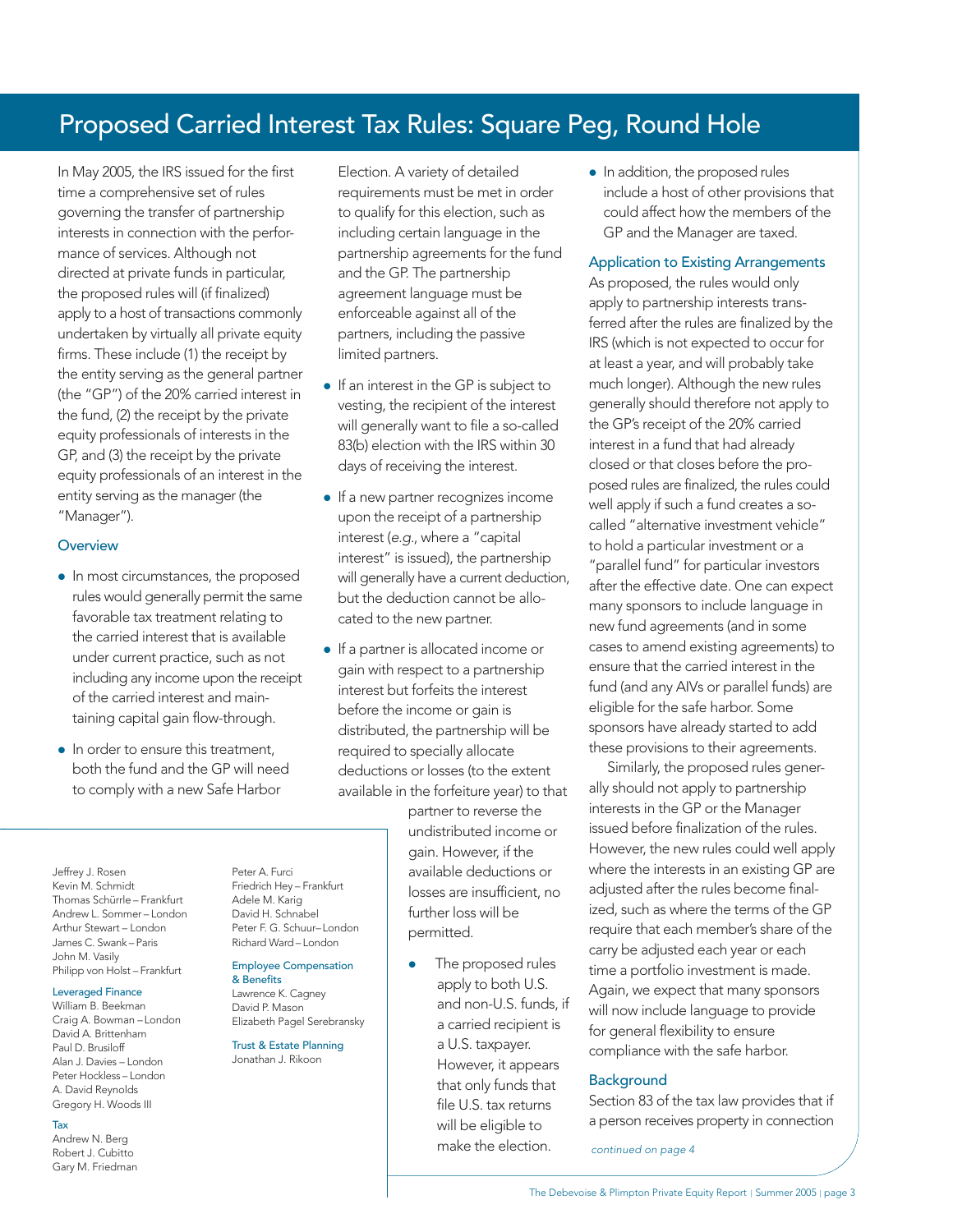# Proposed Carried Interest Tax Rules: Square Peg, Round Hole (cont. from page 3)

with performance of services, the person has income equal to the property's "fair market value" (less any amount actually paid for the property). The income is includible and the property is valued at the time the property is considered "transferred." If the property is subject to vesting, the property is considered "transferred" at the time it vests (rather than at the time it was actually transferred) if a section 83(b) election is not made. If a section 83(b) election is made, the tax treatment follows the form, and the transfer is treated as occurring when the property is actually transferred.

#### Square Peg in a Round Hole

Although nothing in section 83 carves out partnership interests, the general rules applicable under section 83 simply do not reflect the common understanding of how someone is taxed upon the receipt of a partnership interest. Thus, for example, no one (or virtually no one) who makes partner at a law firm, accounting firm, or other traditional service partnership reports income under section 83 based on the "fair market value" of the partnership interest received. Rather, the understanding is that the new partner will be taxed on his or her share of the partnership's income as it is realized by the partnership.

Similarly, when the GP of a fund receives the 20% carried interest in the fund, it has always been the universal practice (even before the issuance of the IRS revenue procedures discussed below) not to include any amount in income upon the receipt of the interest, even though the "true" fair market value is arguably substantial. Rather, the GP (and the investment professionals who own the GP) report income and gain only as they are realized by the fund and flow through to the partners.

## Rules Applicable Until the Proposed Regs Become Finalized

Until the proposed rules are finalized,

taxpayers can continue to rely on two IRS "revenue procedures" (which are somewhat like SEC no-action letters). These rulings effectively create a safe harbor pursuant to which (1) the receipt of a "profits interest" in a partnership is generally not treated as a taxable event if it is received in exchange for services "to or for the benefit of the partnership" and (2) such an interest is not treated as property for purposes of section 83 so that the recipient does not need to make a section 83(b) election. A partnership interest is considered a profits interest if the holder would not be entitled to any distributions from the partnership under the partnership agreement if, immediately after the interest was transferred, the partnership sold all of its assets for their fair market value and then liquidated. This safe harbor is not available, however, if the recipient of the profits interest transfers the interest within two years of receipt.

The 20% carried interest in the fund issued to the GP is considered a profits interest under these revenue procedures. An interest in the GP issued to an investment professional is usually structured so that it qualifies as a profits interest.

#### The Proposed Rules

The proposed rules would repeal the revenue procedures discussed above. Instead, under the proposed rules, section 83 would expressly apply to any transfer of a partnership interest in connection with the performance of services, including the issuance of the 20% carried interest in a fund to the GP and the issuance of interests in the GP and the manager to the investment professionals. As a result, unless the safe harbor discussed below applies, the recipient of such an interest would generally have income equal to the "true" fair market value of the interest (which is generally the amount that would change hands between a willing buyer and a willing seller, each with all

available information and under no compulsion to buy or sell, but ignoring any vesting provisions).

Prior to the issuance of the revenue procedures discussed above, there were a number of court cases dealing with how to apply this valuation standard to a profits interest in a partnership. The cases reached conflicting results, with some courts (most notably the court in a case called Campbell) concluding that the value of such an interest was sufficiently speculative that it should be valued at zero and others concluding that valuation was possible. It is not clear whether Campbell survives the proposed rules.

#### Valuation Under the Electing Safe **Harbor**

The proposed rules provide that a partnership can elect for all "Safe Harbor Partnership Interests" in the partnership to be valued based on their "liquidation value" rather than their "true" fair market value. A partnership interest's liquidation value is defined as the amount of distributions that would be made in respect of the interest if, immediately after transfer, the partnership sold all of its assets (including any goodwill or other similar intangibles) for their fair market value and then liquidated. Under this methodology, the 20% carried interest issued to the GP at the fund closing would typically have a zero value and an interest in the GP that corresponds to a portion of the GP's carried interest would typically be structured to have a zero value.

#### Interests Eligible for the Safe Harbor

Even if all of the requirements for the safe harbor (discussed below) are satisfied, the special valuation rule only applies to so-called "Safe Harbor Partnership Interests" in the partnership. An interest in a partnership can only be considered a "Safe Harbor Partnership Interest" if (among other things) it is continued on page 8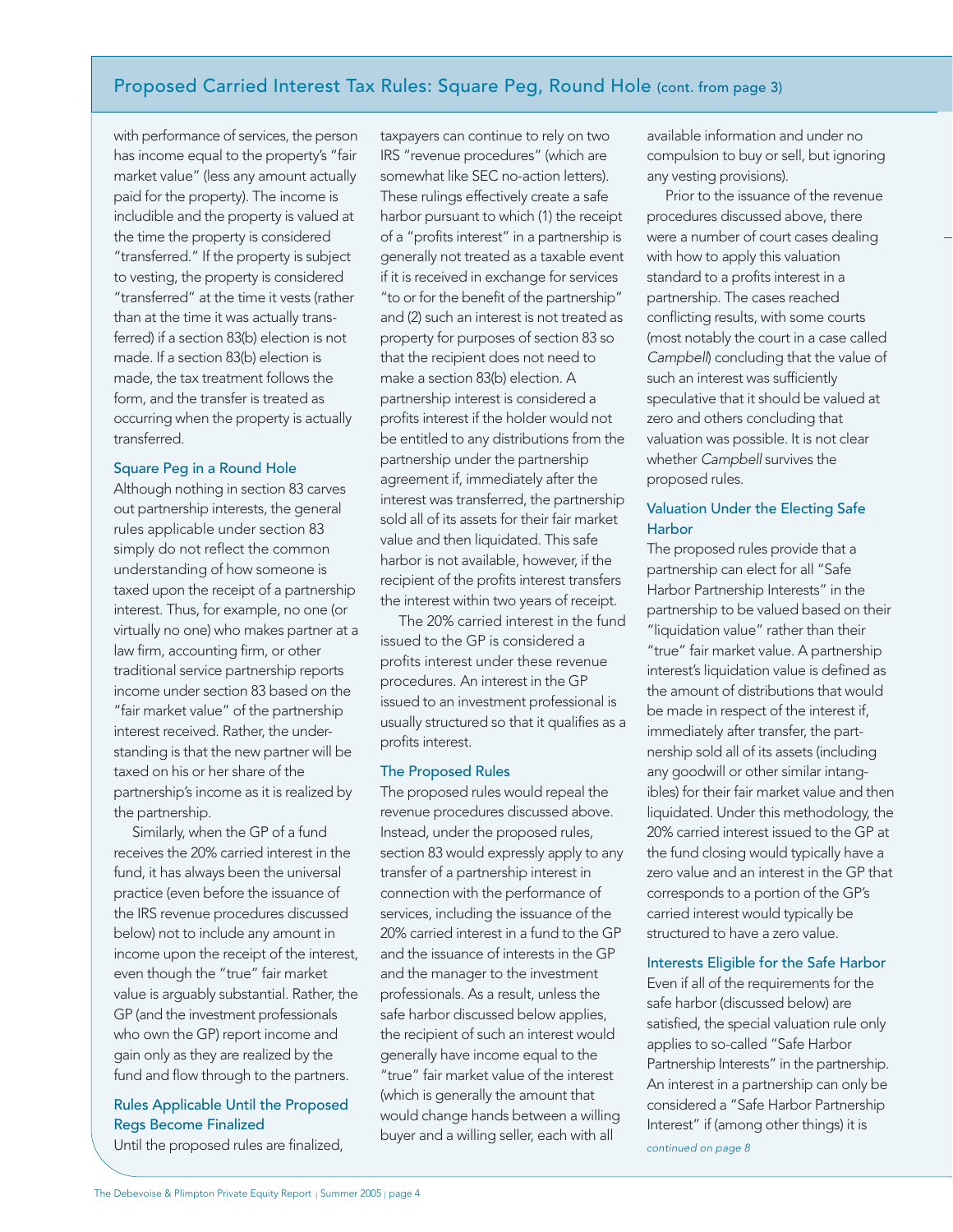# Navigating Conflicts on Boards of Portfolio Companies

When a private equity firm has a control equity and board position in a company, it's easy for the lines between stockholder and director to blur. The tendency to think of the company as "our company" may be hard to resist. But in light of the current environment of heightened scrutiny of corporate governance and recent Delaware case law addressing directors' fiduciary duties, private equity firms need to be sensitive to and carefully navigate potential conflicts of interest as they consider and evaluate transactions when serving on the boards of their portfolio companies.

There can be more potential for conflicts of interest in serving on the board of a portfolio company than one might think. Conflicts may arise involving different classes of stockholders. Conflicts also could arise involving separate portfolio companies operating in the same industry that are controlled by the same private equity firm. And, if a portfolio company ultimately fails, creditors may scrutinize certain types of material transactions involving stockholders, even if they are taken at a time when the company is not insolvent. On top of all of this, private equity professionals need to be aware that courts will be reviewing their decisions closely because the existence of conflicts of interest in transactions approved by a board of directors will heighten the level of judicial review.

#### Fiduciary Duties in a Nutshell

As most private equity professionals serving as directors are undoubtedly aware, directors owe fiduciary duties to their portfolio companies, including duties of care and loyalty. Delaware law permits directors to be indemnified for breaches of the duty of care but not the duty of loyalty and not for any actions that are not taken in good faith. The "good faith" exception to indemnification has recently received a great deal of attention in light of Delaware cases that have concluded that directors may be personally liable for breaches of duty of care which are so egregious that they constitute breaches of good faith. In these recent cases, the board's deliberative process and record of review were found by the court to be so woefully inadequate as to constitute a conscious disregard of its duty and therefore, were not taken in good faith.

Further, certain types of transactions, such as exit transactions, may impose additional duties that will place additional requirements on the board's deliberation process.

Some situations that are ripe for conflicts of interests and after-the-fact claims against private equity professionals are illustrated below. We will then offer some tips on how you can better protect yourself in addressing these conflicts.

#### Different Classes of Stockholders

Directors are generally obligated to act in the best interests of the corporation and all of its stockholders. But, if the portfolio company has different classes of stockholders, not all stockholders are going to benefit equally from certain deals. In fact, certain classes of stockholders could potentially be wiped out entirely upon a sale or other exit event. The classes with a lower priority than the private equity firm may well challenge such a deal (after all, they have little to lose) by asking, "Why sell now?" They will claim that the board should bypass this deal and "swing for the fences" in operating the business for the ultimate benefit of all stockholders. Obviously, if the company is insolvent at the time, these claims by lower priority stockholders will clash with those of creditors who will argue that the business needs to be managed for their benefit. (For a detailed discussion of fiduciary duties of directors of insolvent companies, see "Troubling Times for Directors of Portfolio Companies" in the Winter 2002 issue of the Debevoise & Plimpton Private Equity Report.)

Fortunately, Delaware case law suggests that courts will respect the

decisions of a board that have the effect of benefiting certain classes of stockholders to the exclusion of others if there is a strong record supporting why the approved transaction is the right transaction at the right time. For example, in one case in which the board approved a sale in which the common stockholders would be wiped out, the court rejected the common stockholders' claims even though the board went so far as to take specific action to reduce the voting power of the common stockholders in connection with the transaction. It appears the court reached this conclusion because it was presented with a clear record that the company was struggling and had searched fruitlessly for other sources of capital for two years.

#### Fighting Over the Same Opportunity.

Private equity professionals may find themselves serving on the boards of directors of multiple portfolio companies that have different minority stockholders but that operate in the same or similar industries. So, if a new opportunity comes up in this industry, should the fund direct it to portfolio company A or portfolio company B? If an opportunity is presented to a private equity firm's director designee by a third party in the context where it is clear that his connection with one of the two firms is leading to the offer, then that firm should be presented with the opportunity. If an opportunity is presented to a private equity professional without clear regard for his affiliation with one of the two companies, the firm should be able to direct it as it sees fit but (as our tips below indicate), the firm should also be sure that the stockholders continued on page 6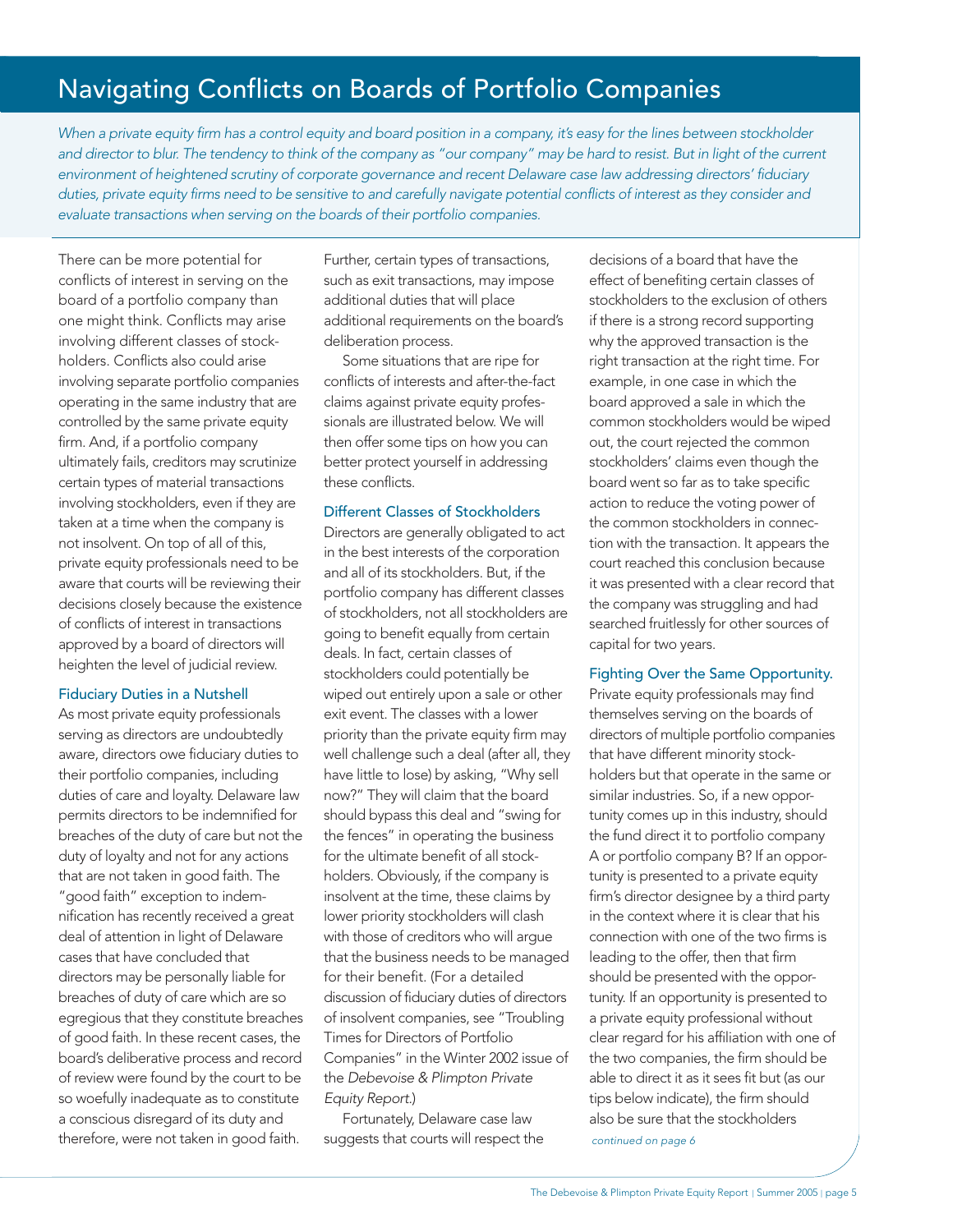# Navigating Conflicts on Boards of Portfolio Companies (cont. from page 5)

agreement governing each of the companies makes clear that its stockholders have no duties regarding corporate opportunities or other types of competition. Also note that if certain types of recurring conflicts are anticipated, a company can renounce in advance its interest in specific business opportunities or specific classes or categories of business opportunities by adopting an express provision in the company's charter. (Of course, in approving a provision renouncing certain types of opportunities, directors will remain subject to traditional fiduciary duties, including their duty of loyalty, and should make their decision in an informed manner.)

Leveraged Transactions. Private equity professionals on the boards of portfolio companies may be called upon to approve various types of leveraged transactions that will benefit them in their capacity as stockholders, such as a large dividend financed by a leveraged recapitalization or a sale to another private equity firm that intends to leverage up the company immediately after the closing. Approving such a deal when the company is insolvent would be a no-no, but directors should also be aware that there is Delaware case law which states that directors also have a duty of loyalty to the company not to take actions that would leave it with "unreasonably small capital" such that the risk of insolvency is reasonably foreseeable.

In one noted case involving a leveraged buyout, a court sustained a claim (although it was subsequently rejected by a jury) that the board of directors of a selling company breached their fiduciary duties by not informing themselves of all material information reasonably available to them prior to approving the sale which left the company with little to no capital. In that case, the company defaulted under several of its financing covenants within

one year of the sale and filed for chapter 11 within the following year. In reviewing the board's decision to approve the sale, the court specifically cited the board's failure to review financial projections prepared by the buyer that would have shown that the projections were not based in reality and left no margin for error. Specifically, the projections assumed immediate savings from an overhaul of the company's distribution system which had been ongoing for years with no proven results.

#### How to Protect Yourself

So, those are some of the conflicts. Here are a few tips to best protect yourself against subsequent challenge:

- 1. Know Your Duties. Directors' fiduciary duties and the constituencies to whom they are owed may vary based on the jurisdiction of incorporation or the circumstances involved. The board's record should show that it had appropriate counsel explaining their duties e.g., is a sale transaction triggering the duty to get "the best price reasonably available" or is the company in a state of financial distress such that a duty is owed to creditors — and that consideration of these duties factored into the decision-making process.
- 2. Review All Material Information. As noted above, directors have a duty to inform themselves before taking any actions by availing themselves of all material information reasonably available, such as copies of all significant agreements, financial projections and other relevant financial analyses. Although term sheets and written summaries can be extremely helpful for directors, recent Delaware cases suggest that directors who made decisions on the basis of term sheets or summaries did not act on an

informed basis. If a leveraged transaction is being approved, the information to be reviewed should include projections illustrating how the business will be able to sustain the additional leverage, including a sensitivity analysis if the company performs below plan. Sellers in leveraged transactions should have some level of comfort based on its review or its financial advisor's review of buyer's financing commitment papers and any supplemental materials regarding projections for the business (recognizing that a buyer will likely be reluctant to provide its full operational plans).

3. Create a Good Record. In addition to exercising applicable fiduciary duties and reviewing appropriate materials, it is equally if not more important to create a record documenting the board's deliberation process. Board members should be actively and consistently involved in the decision-making process. Board meetings should occur on a regular basis and significant decisions taken at a meeting ideally should have some predicate discussed at a prior meeting showing how the decisions are consistent with the plan for the business. Board minutes should be detailed enough to identify the topics discussed and show that alternative transactions were considered. We are not suggesting that individual director questions should be reflected in the minutes (indeed that might be counterproductive) but directors should note that in a recent Delaware case finding that directors breached their duty of care, the court specifically criticized the lack of detailed minutes relating to the approval of a substantial compensation package for the company's president.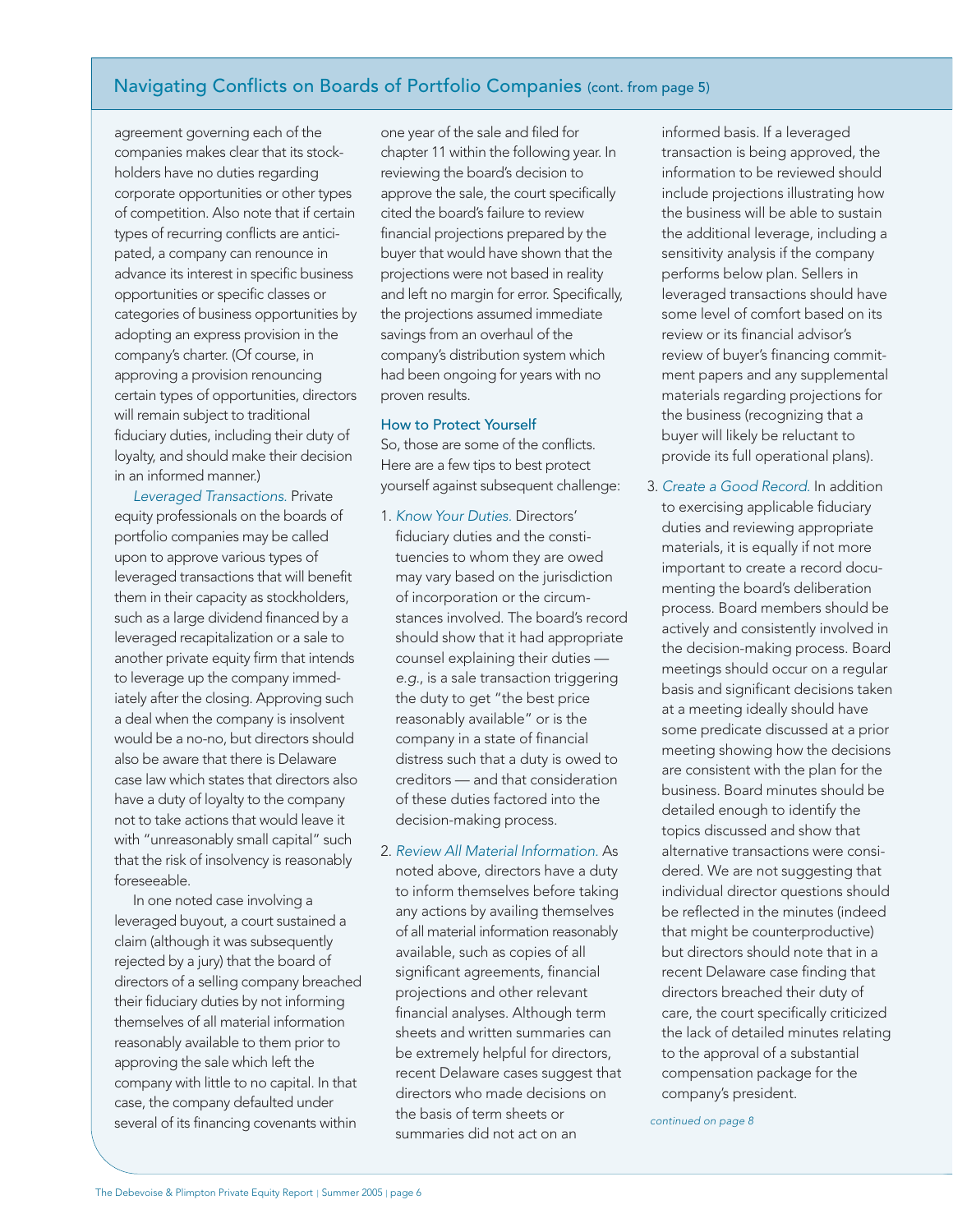# A Tune-Up for Going Privates — Goodbye to Frivolous Lawsuits?

In our last issue, we explored some of the challenges private equity firms face when they take public companies private.1 Another challenge is dealing with the flurry of lawsuits that seem to be routinely filed when a going private transaction is announced. A recent Delaware case, In re Cox Communications, Inc. Shareholders Litigation, explores some of these issues and proposes to overhaul Delaware going private law in a way that might provide better legal protection to controlling shareholders and boards that follow an exemplary process, while reducing the frivolous litigation that dogs these transactions.

The facts of the case are typical of going private transactions. The Cox family, which controlled 77% of the voting stock of Cox Communications, proposed to take the company private at \$32 per share, subject to approval by a special committee of independent directors. On the day the proposal was announced, before any deal was agreed, six complaints were filed in Delaware, including the "entirely boilerplate" one before the court.

The special committee negotiated with the Cox family, which eventually agreed to increase its price to \$34.75 per share and to condition the transaction on approval by a majority of the publicly held shares. In parallel, the Cox family negotiated to settle the plaintiffs' lawsuit — a process the court describes as "A Tale Of Two Negotiation Paths Leading To The Same Place At the Same Time." In the settlement, the Cox family acknowledged that the efforts of plaintiffs' counsel were "causal factors" that led to the increased price and the minority approval condition. The Cox family later agreed not to oppose an attorneys' fee request of up to \$4.95 million.

The court found that the litigation

was "unripe and without merit" when filed, since, at that time, the proposal was fully negotiable by the special committee. Nevertheless, the court felt bound to order some fee because the defendants' desire to get rid of the litigation may have had "some useful role" in the price attained. Skeptical that the lawsuit had much of an effect on the ultimate deal price, and finding that plaintiffs' counsel had taken little risk and put in too many hours in bringing the suit, the court awarded fees of \$1.275 million — slightly more than a quarter of the requested fee.

But the real problem, according to the court, is that the legal test applicable to Delaware going private mergers tends to breed strike suits. Under Delaware law, all mergers with controlling stockholders are subject to the test of entire fairness — fairness of price and fairness of process — even if the merger is approved by a special committee and is made subject to a minority approval condition. However, if the merger is negotiated and approved by a properly functioning special committee, the burden shifts to the plaintiff to prove that the transaction was not entirely fair. Conditioning the transaction on approval by an adequately informed minority also shifts the burden.

As a result, the court says, controlling stockholders lack adequate incentives to condition their going private transactions on approval by the minority holders, which the court believes to be a "critical" check on the faithfulness and effectiveness of a special committee. Because they receive only the same "modest procedural benefit" — the shifting of the burden of proof by having a minority approval condition as they would by having a special committee alone, controlling stockholders are less likely to accept the added transactional risk imposed by a minority approval condition. At the same time, requiring a test of entire fairness, regardless of the procedural protections implemented, encourages

frivolous litigation. Because the plaintiff will almost always be able to allege that a transaction was not entirely fair, going private litigation is extremely difficult to have dismissed at the pleading stage which means that it has settlement value.

As a solution, the court proposes a new test: if a controlling shareholder makes a merger proposal that from its inception is subject to (1) negotiation and approval by a special committee of independent directors and (2) minority shareholder approval, then the business judgment rule would presumptively apply, so that any plaintiff would need to plead particularized facts that the independent committee lacked independence or was ineffective because it breached its duties or because of wrongdoing by the controlling stockholder, or that the minority approval was tainted by "misdisclosure, or actual or structural coercion."

It's an interesting proposal, but not one that is legally binding: the Chancery Court remains bound by Delaware Supreme Court precedent requiring "entire fairness" review of all going private mergers. But the court hopes that by holding categorically that "complaints attacking negotiable proposals are non-meritorious and do not give rise to a presumptive claim to a fee," the decision may embolden some future defendant to challenge, rather than settle, a going private strike suit, which could give the Delaware Supreme Court an opportunity to consider these suggested reforms.

Until that happens, however, shareholder litigation is likely to remain a standard — though possibly less lucrative — feature of going private transactions.

— Jeffrey J. Rosen jrosen@debevoise.com

— Gary W. Kubek gwkubek@debevoise.com

— William D. Regner wdregner@debevoise.com

<sup>1</sup> See Dangerous Liaisons: Teaming Up with Management and Significant Stockholders in Going Private Transactions, Debevoise & Plimpton Private Equity Report, Spring 2005.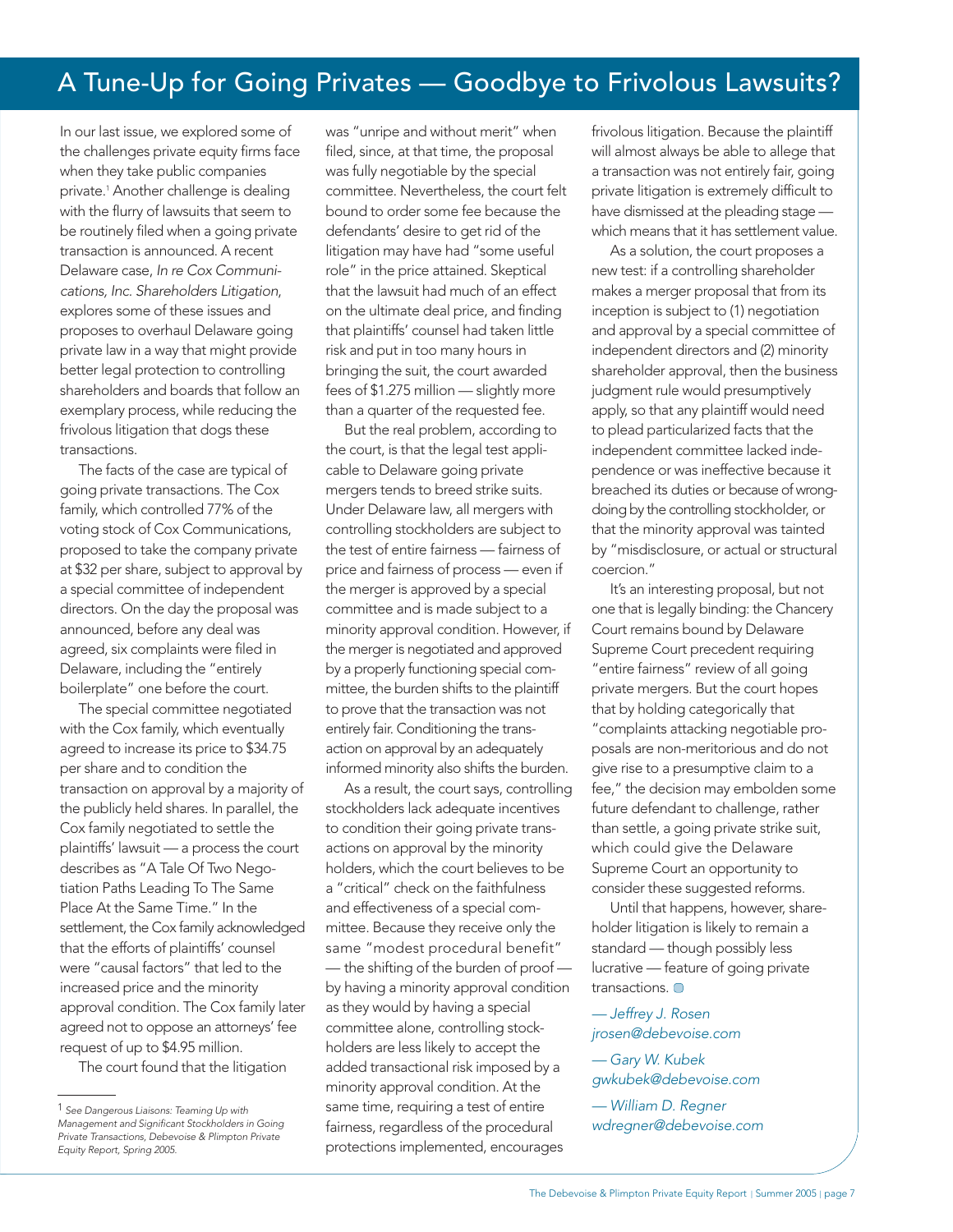# Navigating Conflicts on Boards of Portfolio Companies (cont. from page 6)

- 4. Exercise Negative Veto Provisions as a Stockholder Rather Than as a Director. It is customary for stockholders agreements to include "veto" rights that the private equity firm can exercise over certain corporate actions. If potential conflicts could arise, it may be helpful to provide that such rights will be exercised by the private equity firm in its capacity as stockholder rather than by the director who is appointed by the stockholder. As noted above, a director has a duty to all stockholders. An individual stockholder, by contrast, can usually be free to act in its own interest.
- 5. Include Protective Provisions in the Company's Charter. If not already provided, private equity firms should seek to take full advantage of the protective charter provisions permitted by Delaware law, including provisions that limit personal liability of directors for certain breaches of fiduciary duties and provisions that relate to renunciation of corporate opportunities. (Obviously, private

equity professionals should also be comfortable with the scope of the portfolio company's D&O policy and also the scope of their rights of indemnification at the fund level in respect of their services as portfolio company directors.)

- 6. Limit Stockholder Obligations in the Stockholders Agreement/LLC Operating Agreement. If the private equity firm as a stockholder wants to be free to pursue corporate opportunities in which the portfolio company may have an interest, a disclaimer in respect of corporate opportunities can be included in the stockholders agreement. Also note that if you are operating in the form of an LLC, the managers (who are often still referred to as a board) have a greater ability to limit fiduciary duties than would exist for a corporate entity.
- 7. Consult the Experts. In evaluating a significant corporate transaction and weighing the relevant alternatives, the board should consider hiring experts, including financial advisors, who can assist in

the board's decision-making. Directors of companies who are considering a significant leveraged transaction that may potentially create an unreasonable risk of insolvency are particularly welladvised to obtain financial advisors who can assist them in determining whether the transaction will leave "unreasonably small capital" in the company. Obtaining a solvency opinion from a valuation firm is also helpful. It is important to note that directors must still exercise "reasonable care" on behalf of the corporation in selecting outside experts and may only rely in good faith on such experts.

8. Require Approval by Independent Directors. If the portfolio company has independent directors, they could be appointed to a special committee to separately approve the transaction and to recommend it to the full board.

— Kevin M. Schmidt kmschmidt@debevoise.com

— Connie H. Chung chchung@debevoise.com

## Proposed Carried Interest Tax Rules: Square Peg, Round Hole (cont. from page 4)

issued to a service provider in connection with the performance of services to that partnership. By contrast, the existing revenue procedures apply to interests in a partnership so long as they are granted in exchange for services provided to or for the benefit of that partnership.

In some cases, it is not clear whether an interest in the GP is being granted in exchange for service to the GP (in which case the new safe harbor could apply) or in exchange for services provided to the manager (in which case the new safe harbor might not apply). In many funds substantially all of the activities

are undertaken by the manager, with the GP's actions limited to making final buy/sell decisions. Although it seems relatively clear that the individual members of the GP who participate in the buy/sell decisions should be treated as receiving their GP interests in exchange for services to the GP, this may be less clear in the case of the less senior members of the GP who do not have a say in the decision-making process. Similar uncertainties may arise in relation to UK-style fund agreements, where the carried interest recipient typically is a limited partner of the fund, rather than the general partner. In

issuing the proposed rules, the IRS specifically asked for comments about how the rules should apply when the services are provided to an affiliated entity.

In addition, an interest in a partnership will not be considered a Safe Harbor Partnership Interest if it is issued "in anticipation of a subsequent disposition" by the recipient. If the GP agreement includes a right to call a member's interest in the GP if the member stops providing services to the GP, the safe harbor will not apply to interests granted in the GP unless it can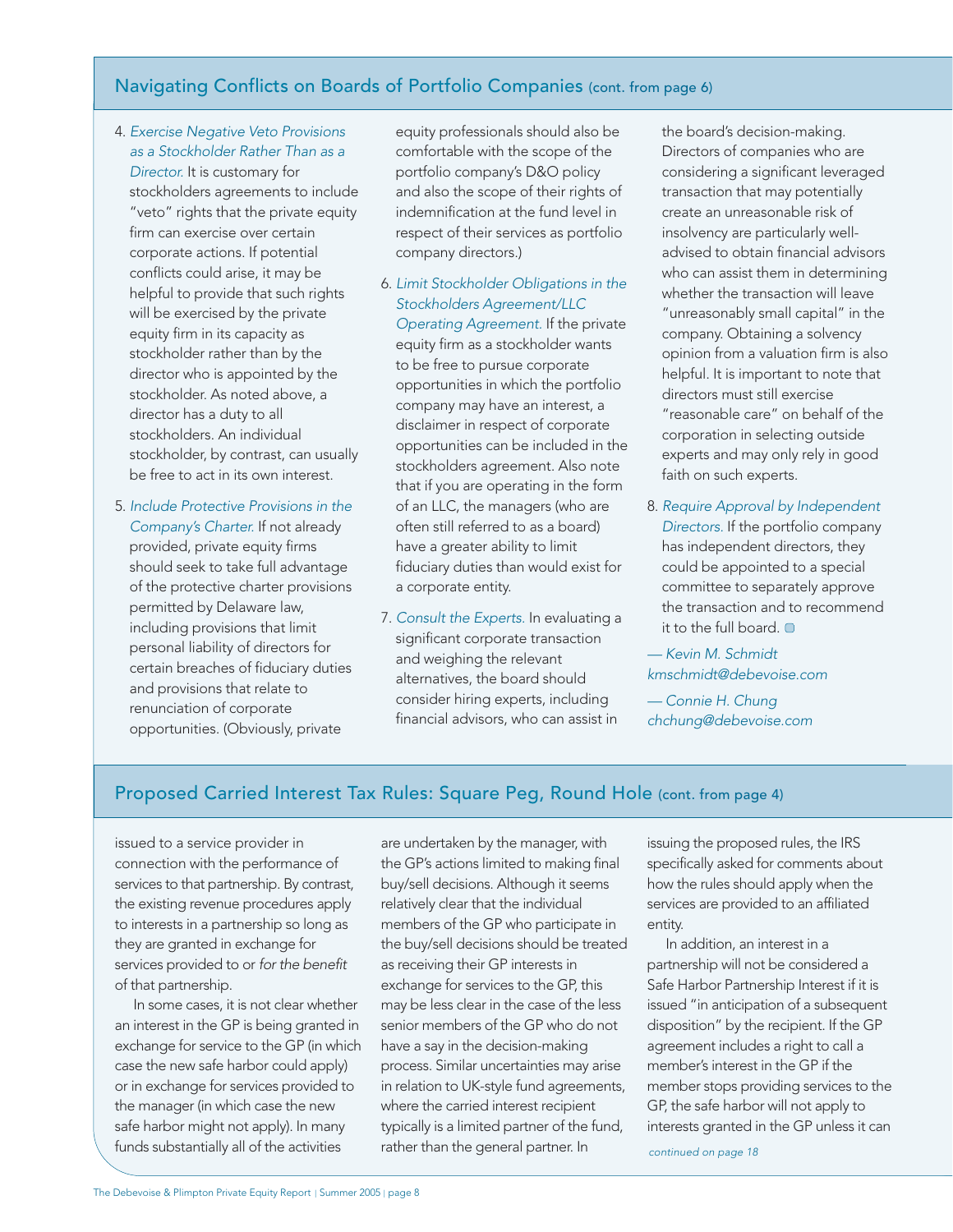# Selected Issues to Consider When Taking a Portfolio Company Public

There has been a lot of buzz in the press recently about IPOs backed by private equity sponsors. Even if the IPO market isn't as frothy as many would like, now is an opportune time to revisit issues sponsor firms should bear in mind before taking a portfolio company public.

#### Will we still get our management fees?

Private equity sponsors generally receive annual fees for the monitoring or consulting services they provide to their portfolio companies and generally have contractual indemnification rights in connection therewith. Although a private equity firm's relationship with its portfolio company will change following an IPO, the consulting agreement may or may not terminate at that time. Some firms will continue to charge a fee (or a revised fee) for all or a remainder of the term of the agreement. Others charge a fee in connection with the IPO, sometimes based on the present value of the fee payable over the remaining term of the agreement, while yet other firms charge an exit fee in connection with the IPO which is not based on value to the company of "prepaying" the consulting fee for the remaining term. Obviously, such arrangements need to be disclosed and are dependent on there being no restrictions under the fund's Partnership Agreement and may require implementing whatever LP sharing provisions exist. Disclosure may satisfy a private equity firm's lawyers, but any fee that the market views as oversized may impact the success of the offering.

#### Should we still be on the Board?

Most private equity sponsors generally have contractual rights to designate directors contained in a shareholders agreement or similar agreement. The agreement may or may not provide for the termination or continuation of these rights post-IPO. A private equity

sponsor that is taking a portfolio company public should consider whether it is appropriate to adjust or terminate these designation rights. While a sponsor with a majority stake or close to that in the portfolio company post-IPO will generally have the ability to elect a number of its nominees, there may be advantages to having that right as a matter of contract. Contractually mandated nomination rights may be exercised by the sponsor as a matter of right without implicating the fiduciary duties of the independent directors sitting on the nominating committee or otherwise considering the nomination process under the NYSE or Nasdaq rules. The contractual nomination rights will need to be harmonized with the NYSE or Nasdaq mandated procedures for considering nominations and disclosed, but should be respected. Such nomination rights will generally be constructed to bear a reasonable relation between the voting power of the sponsor post-IPO and the number of nominees that may be designated, with that right diminishing and then terminating once the percentage of shares held falls below specified levels.

#### What anti-takeover provisions should the company adopt?

## What are the pros and cons of adopting anti-takeover provisions?

Management and the private equity sponsor may have different views as to the desirability of anti-takeover measures. Management may favor these measures while the sponsor may prefer to have fewer impediments to a transaction in which it might be able to obtain a premium price for its stake. However, certain anti-takeover provisions may benefit the sponsor by making the company more attractive to sophisticated management and providing the Board with more flexibility to resist low-ball takeover approaches

and choose the proper time to shop the company for sale. Although institutional investors generally disfavor anti-takeover defenses, it is possible to include some protection for companies going public without alienating institutional investors.

Anti-takeover provisions that might be considered include: a staggered board, a poison pill, restricting shareholder action by written consent, restricting the right to call a special shareholder meeting and creation of blank-check preferred stock. The ability to issue blank-check preferred stock will generally enable the Board to later adopt a poison pill quickly in response to an unwanted takeover approach, in the event that a poison pill is not adopted immediately. Restricting shareholder action by written consent and limiting the right of stockholders to call a special meeting may allow the Board greater control over the timing of stockholder action, while not completely foreclosing the possibility of a successful hostile bid. Provision for a staggered Board increases the Board's ability to resist a hostile takeover combined with a proxy fight, but that utility has to be weighed against investors' attitudes towards such provisions. The anti-takeover provisions adopted should be protected against amendment by a simple shareholder majority vote through required supermajority voting provisions.

#### Should the company opt out of Section 203 of the Delaware corporation law?

A private equity sponsor of a Delaware corporation should consider whether or not the company should opt out of Section 203 of the Delaware corporation law before taking the company public. Section 203 imposes a threeyear moratorium on business combinations with any 15% or greater continued on page 10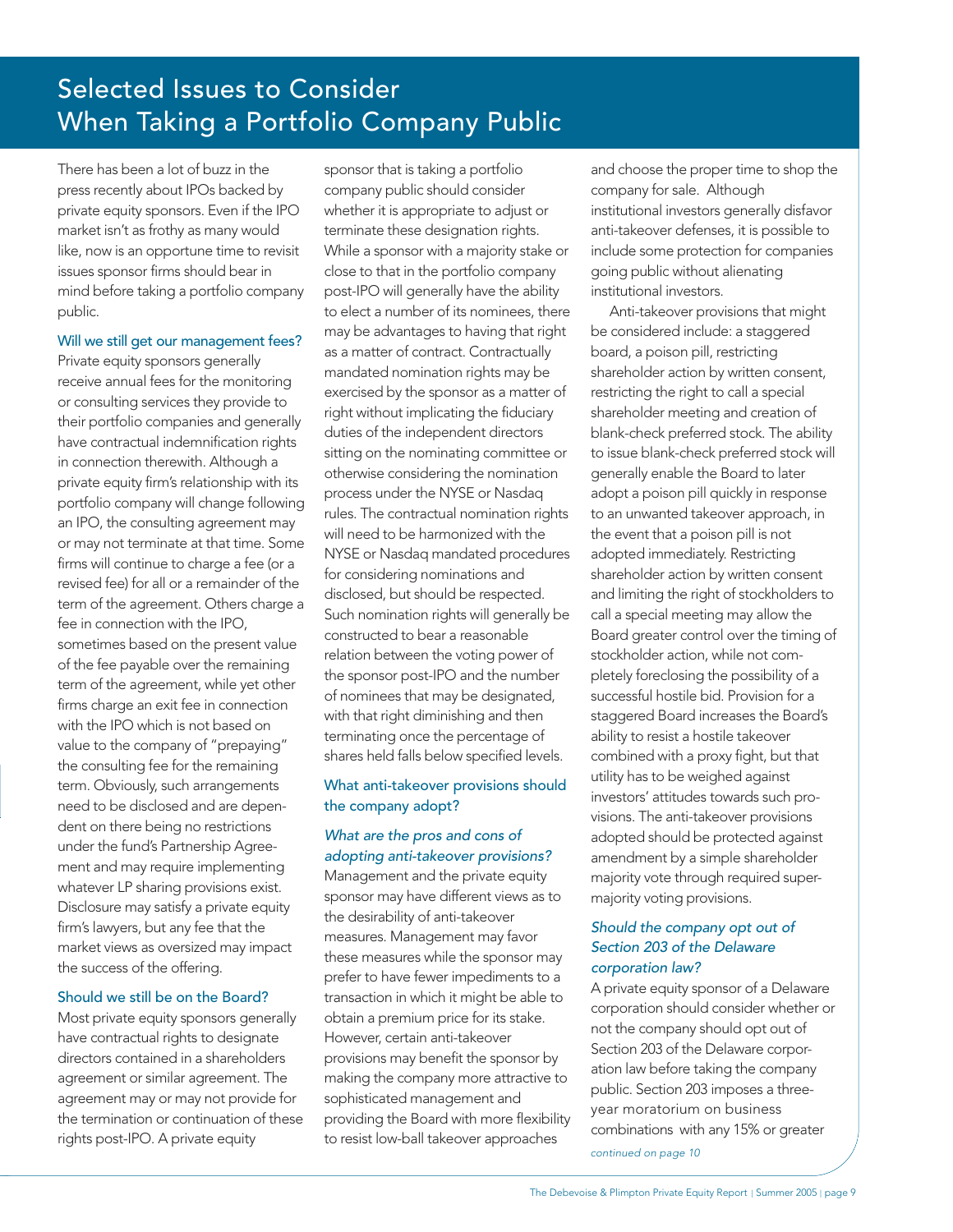## Selected Issues to Consider When Taking a Portfolio Company Public (cont. from page 9)

stockholder unless the business combination or the crossing of the 15% threshold receives prior Board approval, the bidder reaches the 85% threshold in the same transaction as it crosses the 15% threshold, or the combination is approved by at least a majority of the Board and by holders of at least twothirds of the shares not owned by the bidder. A Delaware corporation can opt out of applicability of Section 203 by so providing in its charter. An IPO gives a company a one-shot opportunity to decide whether or not Section 203 will apply, since it is very unusual to opt out once the company is public and any amendment to the charter to opt out made after the IPO will only become effective after a one-year waiting period.

A private equity sponsor that will retain a greater than 15% stake after an IPO may find it desirable to preserve its flexibility to sell a meaningful control block to a potential acquirer who eventually wants to acquire the remainder of the company without Board approval. In reviewing any proposed sale by its large stockholders, the Board will have fiduciary duties to all stockholders, which may limit the ability of the sponsor of a portfolio company that has not opted out of Section 203 to orchestrate a transaction it favors or to obtain a control premium for its shares.

### Independence requirements and the controlled company exemption

The role of independent directors on public company boards has been dramatically increased as a result of Sarbanes-Oxley and the new listing requirements recently adopted by the NYSE and Nasdaq. Both the NYSE and Nasdaq require that a majority of directors that serve on the board be independent and the audit committee be comprised exclusively of independent directors. In addition, under the NYSE rules, a nominating/

corporate governance committee and a compensation committee must each be comprised exclusively of independent directors. Under the Nasdaq rules, director nominations and CEO compensation are to be approved by committees comprised exclusively of independent directors or approved by a majority of the independent directors. (Unlike the NYSE, Nasdaq does not require the board to have nominating and compensation committees).

Private equity firms that will continue to hold 50% of a company's voting power after an IPO should consider the advisability of the "controlled company" exemption to the director independence rules. When at least 50% of a company's voting power is held by an individual, a group or another entity, then the company may elect to be considered a "controlled company." A controlled company is exempt from the requirements to have a board of directors comprised of a majority of independent directors, and a nominating/corporate governance committee and a compensation committee, each comprised exclusively of independent directors. A controlled company will be exempt from these requirements as long as it discloses in its annual proxy statement that it is a controlled company and the basis for that determination. However, a controlled company still must have an audit committee comprised exclusively of independent directors.

A private equity sponsor that does not own at least 50% of a company's voting power may wish to consider entering into a voting agreement with other investors or with management to reach the 50% threshold that would enable it to fall under the con-trolled company exemption.

The market's receptivity to reliance on the controlled company exemption is not yet clear and a recent market check on whether having fewer independent directors and committees will impact the trading market is advisable.

#### Who will qualify as an independent director?

Under the NYSE rules, for a director to be independent, the Board must affirmatively determine that the director has no "material relationship" with the listed company. Nasdaq requires the Board to make a similar determination. In examining relationships between a director and the listed company, the Board must consider relationships between the director and any parent or subsidiary in a consolidated group with the listed company. Material relationships can include commercial, industrial, banking, consulting, legal, accounting, charitable and familial relationships, among others. As the concern is independence from management, both the NYSE and Nasdaq do not view ownership of even a significant amount of stock, by itself, as a bar to a finding of independence.

The rules provide that certain relationships would automatically cause a director not to be independent. Among other specified disqualifying relationships, a director who is, or has been within the last three years, an employee of the listed company or its parent or subsidiary, is not independent. A director who has received during any twelve-month period within the last three years compensation (other than for Board or committee service) above a specified threshold from the listed company is not independent (the compensation threshold is \$100,000 for the NYSE and \$60,000 for Nasdaq). A director will not be independent if he or she is a current employee or executive officer of a company that received payments from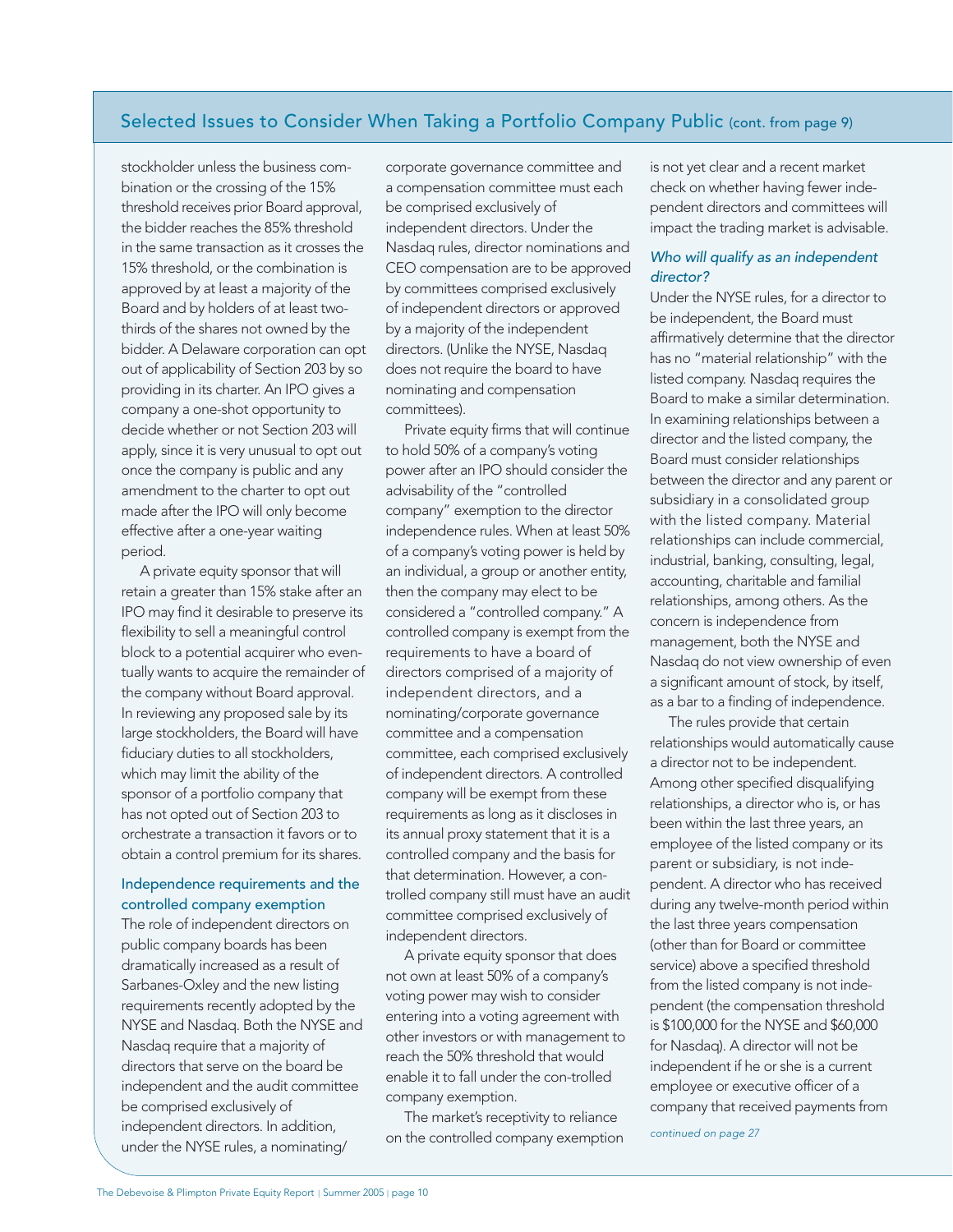# quest colu

# The Challenge of Valuation Guidelines

#### Introduction

Industry participants are adopting the valuation guidelines developed by the Private Equity Industry Guidelines Group (PEIGG) more broadly in the US than previously thought, according to an online survey of general partners recently conducted by The Center for Private Equity and Entrepreneurship at the Tuck School of Business at Dartmouth. Nearly 20% of the 102 respondents indicated they had formally adopted the PEIGG guidelines, while several more indicated that PEIGG had influenced their internal valuation policies.

The Center hosted a by-invitation conference in June to bring together GPs, LPs, accountants, advisors, and representatives of numerous US and international industry associations to discuss the issues surrounding valuation policies. Both the survey data and comments by participants at the conference indicate that there is still a strong discomfort among GPs to Paragraph 30 of PEIGG, which allows non-round write-ups. Respondents and participants also expressed skepticism about global convergence of valuation guidelines.

More importantly, the survey and the comments by conference participants suggest that role and influence of independent auditors is growing. There will continue to be tensions among LPs' desire for consistency, GPs' historical preference for privacy, and auditors' obligation to apply fair value principles that are not formulaic. As the Financial Accounting Standards Board (FASB) and the International Accounting Standards Board (IASB) further develop their principles-based guidelines, auditors may ultimately be the force that determines the outcome for the application of valuation guidelines in the US and also drives global convergence.

#### Perspectives on U.S. and International **Guidelines**

Respondents to the Tuck survey represented a broad cross section of GPs with diversity in investment style, fund size, and number of funds under management. Of the 102 respondents, nearly 70% were VCs and 25% were buyout funds. About 50% of respondents said they relied on well-known industry guidelines for their internal valuation policies, indicating a general acceptance of guidelines as a useful tool to drive internal policies. The 2005 survey followed up on a similar survey by the Center in 2003 and showed that, despite consistent industry attitudes over time about support for valuation guidelines (from about 50% of GPs) as well as opposition (from nearly 20% of GPs), the influence of PEIGG had taken hold.

The PEIGG valuation guidelines, developed 18 months ago (see www.peigg.org), have been endorsed

by the Institutional Limited Partners Association (ILPA), which represents over 125 LPs. The Tuck survey and comments made at the conference indicate that comprehensive adoption will take time, if it happens at all. About half of GP survey respondents that specifically had not adopted PEIGG indicated that they preferred write-ups only after a new round of financing. The National Venture Capital Association (NVCA), which represents VCs but not buyout firms, chose not to endorse PEIGG, although it commended the group's efforts. In a 2004 press release the NVCA announced that it "encourages diligence, prudence, and caution when implementing the specific elements of any guideline, such as valuation writeups of early-stage companies in the absence of market-based financing events."

Despite the situation in the U.S., the rest of the private equity world is

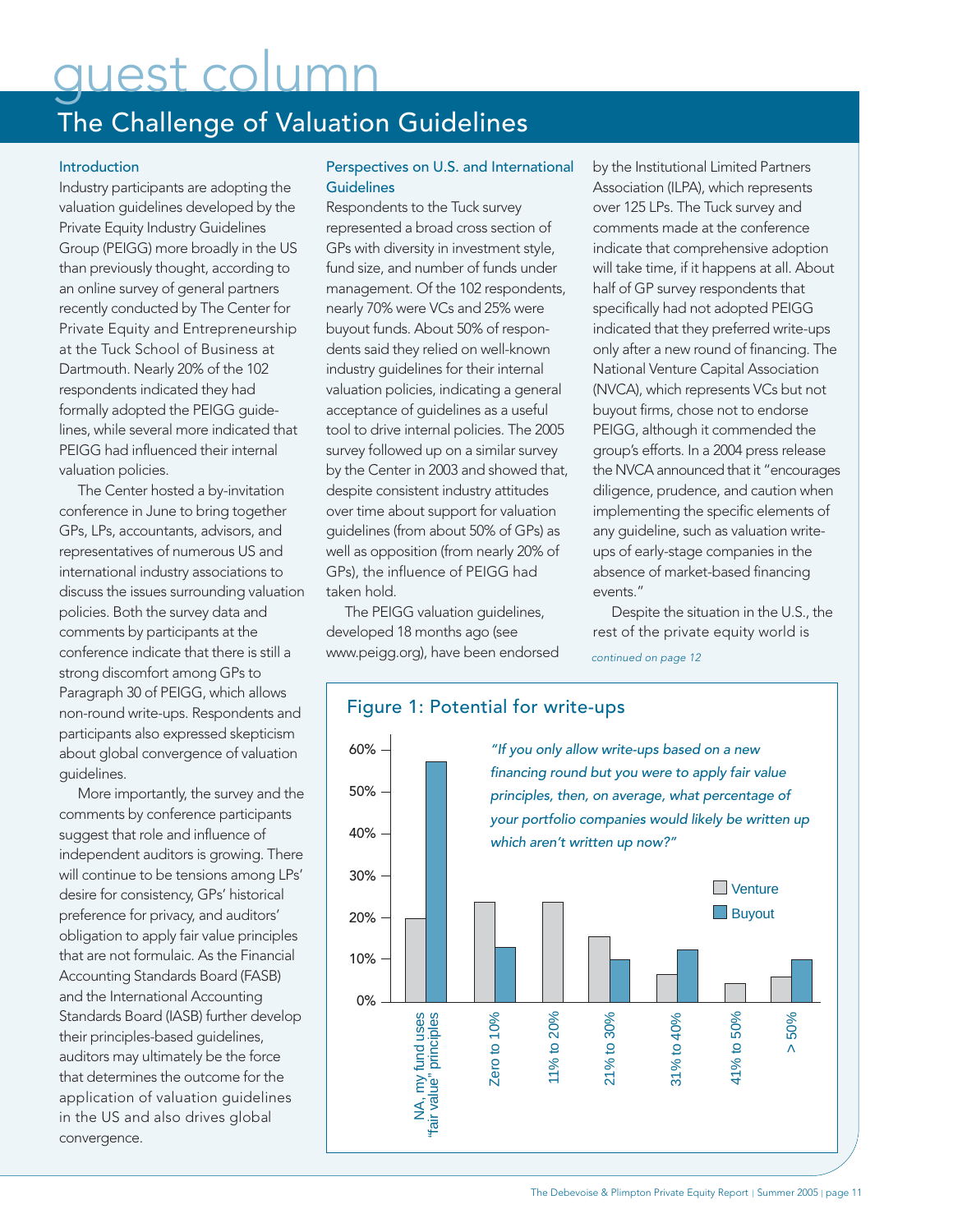## The Challenge of Valuation Guidelines (cont. from page 11)

making meaningful progress toward commonly accepted guidelines. Recently, three European industry associations, the Association Française des Investisseurs en Capital (AFIC), the European Venture Capital Association (EVCA), and the British Venture Capital Association (BVCA), issued joint valuation guidelines that were rapidly adopted by over 25 countries and endorsed by ILPA.

The PEIGG board represented a broad cross-section of U.S. industry participants. This broad based effort served to encourage the European associations to work more collaboratively. The international guidelines are based on fair value principles and aim to be consistent with both U.S. generally accepted accounting principles (GAAP), as well as IASB principles. Nevertheless, as the Tuck survey of U.S. GPs indicated, convergence of standards may be difficult to achieve. One quarter of respondents believe convergence of valuation guidelines will occur within 3 to 5 years. Another third of respondents believe convergence will take 5 to 10

Times are good for many private equity practitioners so pressure to do something about valuation guidelines is not likely to come from the industry. Instead, it is likely come from the accounting standard setters' and auditors' increasing insistence on fair value.

years, and nearly 40% say it will never happen.

The Tuck survey also indicated significant reluctance by U.S. GPs to fully apply fair value accounting principles. This was clear in the substantial reported impact on portfolio valuations, if GPs were to mark to market, as shown in Figure 1, page 11. Pressure to aggressively mark to market is not present. LPs are generally seen by GPs as not giving this a high priority, and auditors, while more active, are not insisting on changes (see Figure 2). Conference discussions showed that this situation might be substantially inconsistent with what accounting authorities are intending for fair value principles

#### Key Issues Is there a contradiction?

Nearly 80% of survey respondents believe that their current policies adequately reflect fair value. Yet, the survey results showed that many of the same respondents believe the application of fair value could lead to material write-ups. Accountants seem to indicate this means current financial statements of many private equity firms may not be fully GAAP compliant. An overwhelming majority of respondents (75%) said they would change their valuation policy in order to secure an unqualified opinion. However, 60% of GPs report that they believe LPs would be willing to overlook qualified audit opinions as long as fund performance is satisfactory. In addition, 25% of GPs provide their investors with "side schedules" that contain up-to-date valuation estimates that differ from audited financial statements. Ninety eight percent of survey respondents said their auditors did not issue a qualified opinion to them for fiscal year 2004.

#### Is this only important to VCs?

Interim valuations are more of a challenge for VCs, since buyout funds can rely on operating cash flows as a

basis for valuation. While European VCs and buyout funds have broadly agreed on guidelines, this agreement may reflect the relatively small portion of capital that venture capital represents within the entire European private equity industry. Some LPs have expressed concern over "stale" valuations that do not reflect economic reality and cite examples of pre-IPO portfolio companies like Google carried "at cost." Some GPs argue that a conservative philosophy of under-promising and over-delivering is better for all parties. Other GPs say that continually adjusting interim evaluations of early and mid-stage growth companies serves no purpose.

continued on page 25

# Figure 2: Auditors not insistent on changes

"If your valuation policy does not allow for non-financing round write-ups, does your independent auditor accept this without qualification as GAAP "fair value?"

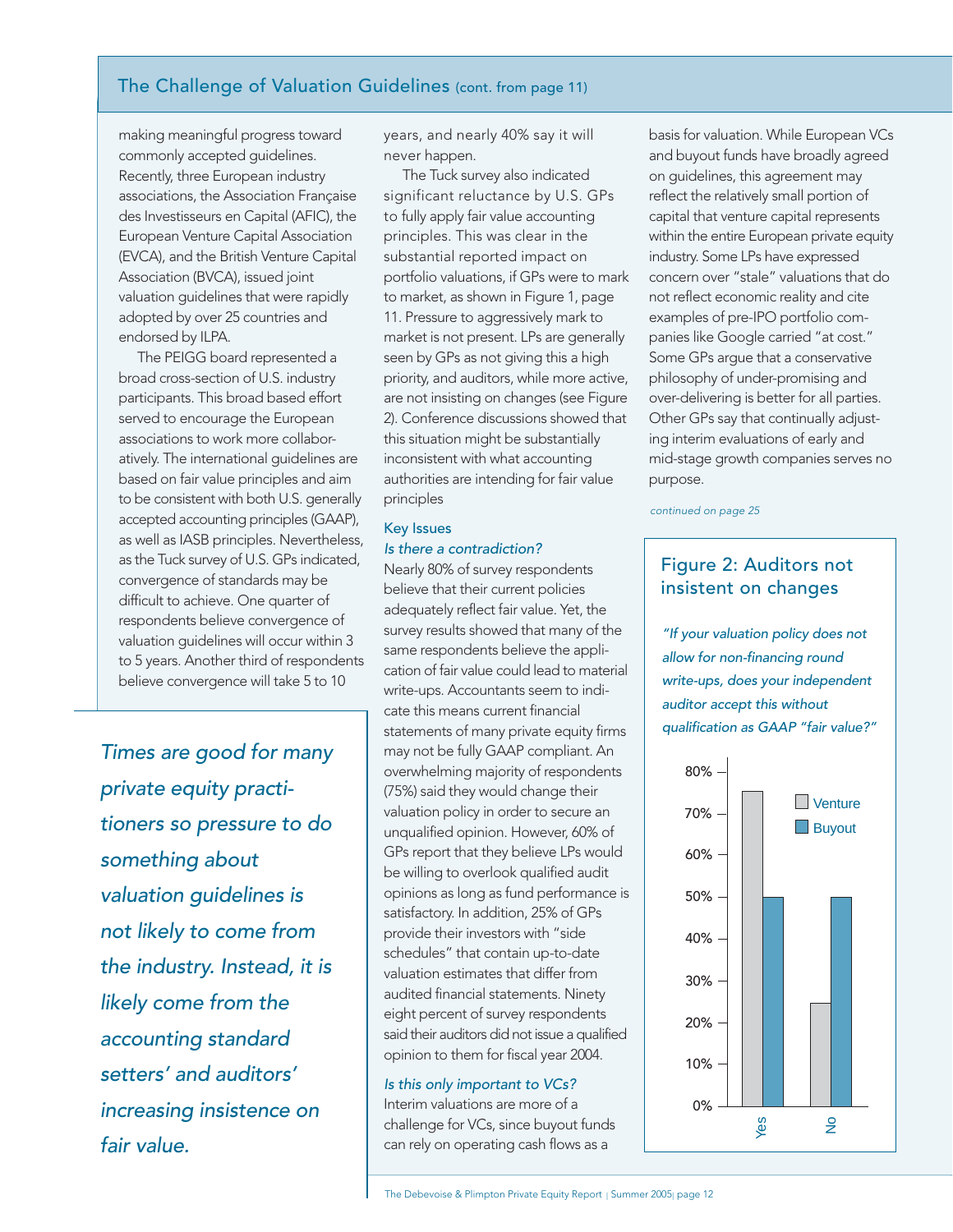# Are Private Equity and Strategic Deal Terms Converging?

As deal professionals know, U.S. private equity transactions have traditionally differed from strategic deals in a number of ways: these transactions have been highly negotiated, almost uniformly subject to financing conditions, carefully structured to maximize financing efficiencies, focused on cash flows rather than synergies and dependent on a partnership with existing (or sometimes newly hired) management teams. Some have suggested that many of those distinctions are blurring in the current environment, especially in large public transactions. Others have noted that large U.S. public-to-private deals are beginning to resemble their European counterparts more than traditional U.S. private equity transactions. But perhaps recent experience instead suggests that, in the competitive U.S. market, public-to-private "mega" deals are simply different.

#### Financing Conditions

Financing conditions have been standard practice in U.S. private equity transactions for many years. Corporate sellers have traditionally accepted this increased conditionality when strategic acquirors have not been a viable alternative, comforted in part by the fact that private equity transactions generally involve more limited deal completion risks related to antitrust or regulatory approvals. However, a few recent U.S. going-private transactions have garnered attention not only for their large size but also because they are not subject to customary financing conditions. In most of the deals without traditional financing conditions, the buyer has a quasifinancing condition that is limited very narrowly to the nonoccurrence of certain extreme circumstances of the sort that would be conditions to a firm underwriting of securities (such as a banking moratorium or general suspension of trading

activities); in another such deal, there is no financing condition at all. These recent deals probably do not signify a well-established trend, however - in fact, our survey of 25 U.S. going-private transactions announced by private equity buyers since January 1, 2004 revealed that the vast majority of such deals featured relatively customary financing conditions. And if lenders struggle to syndicate their loans in deals without traditional financing conditions due to recent instability in the credit markets, this practice may be a shortlived one indeed.

The recent emergence of U.S. private equity transactions without financing conditions may result both from the competitive acquisition environment currently facing acquirors and because many of the private equity players involved in these transactions are veterans of large European public-toprivate transactions, which have historically not featured financing conditions and in which definitive financing documentation may well be completed before a bid can be launched.

#### Other Contract Terms; MAE Clauses

Private equity firms have often focused on contract terms to a degree that strategic buyers in frothy markets have not. The private equity buyer has traditionally demanded more comprehensive representations and warranties from the seller than those typical in strategic deals, consistent with the lower margin of error for post-closing liabilities that may be implicit in the private equity firm's pricing model. In divestiture transactions, the private equity buyer may require more extensive postclosing covenants regarding the separation of the target business from its corporate parent. The private equity buyer has traditionally resisted customary exceptions to the definition

of "Material Adverse Effect," including with respect to adverse changes in the seller's industry or related to the announcement of the transaction neither of which, the private equity buyer might argue, should be borne by a private equity firm to the same degree as by an existing participant in the seller's industry.

Although the absence of financing conditions and the presence of breakup fees have been limited thus far only to a few deals, more widespread changes have been seen in the familiar definition of "Material Adverse Effect." In approximately half of the recent U.S. going-private deals that we surveyed, MAE carve-outs (or exceptions to when a Material Adverse Effect will be deemed to have occurred) were expanded to some extent beyond the customary "laundry list," not only to exclude adverse changes in the target industry that do not disproportionately affect the target business or resulting from the announcement of the

continued on page 14

Although the absence of financing conditions and the presence of break-up fees have been limited thus far only to a few deals, more widespread changes have been seen in the familiar definition of "Material Adverse Effect."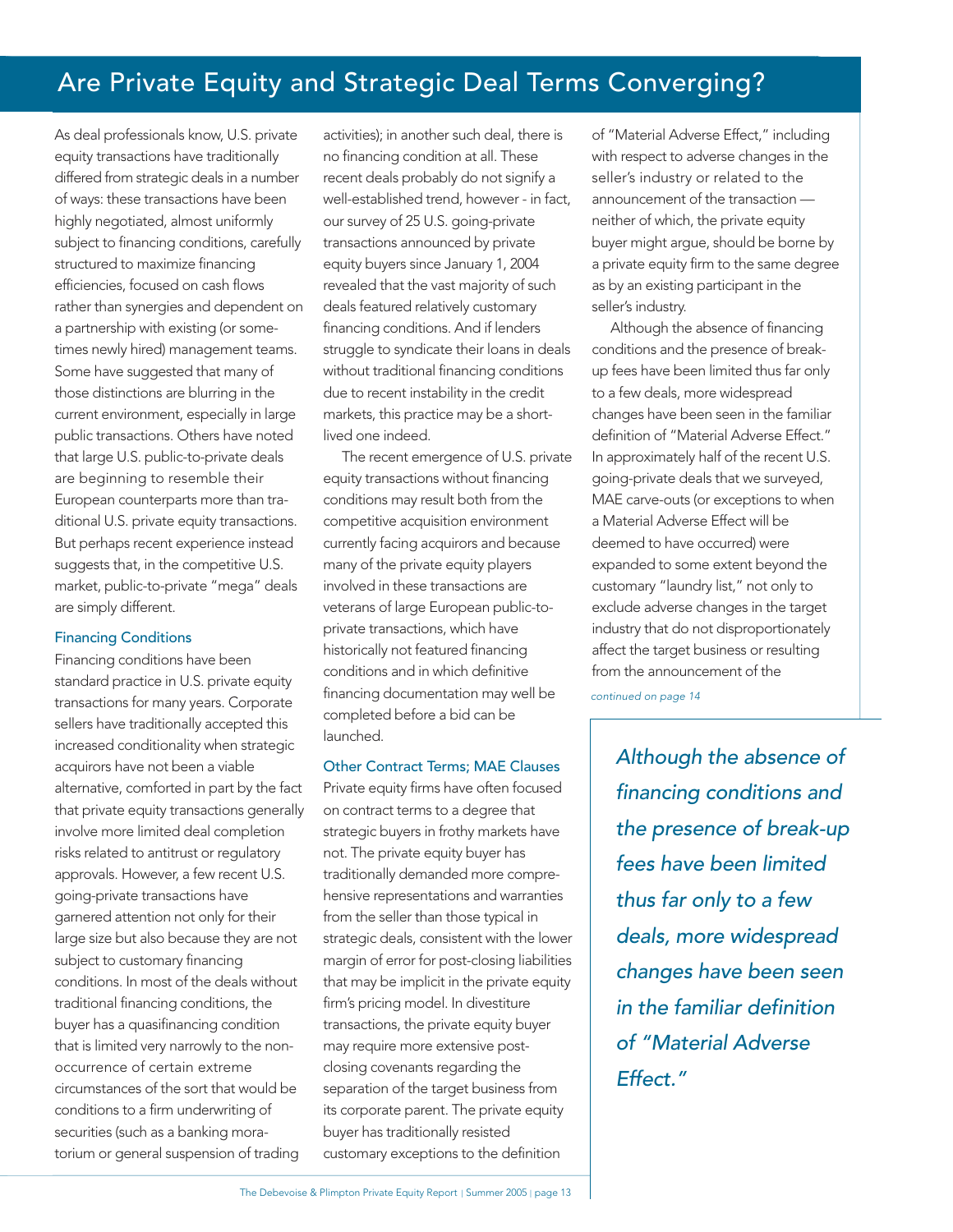## Are Private Equity and Strategic Deal Terms Converging (cont. from page 13)

transaction, but also to exclude effects of actions required to be taken in order to consummate the transaction, the target's failure to meet its earnings forecasts or declines in its share price. While some of these specific exclusions may only be applicable to public company targets, this development suggests that certain private equity buyers are willing to assume a greater degree of deal completion risk — and this risk allocation may potentially translate into privately-negotiated deals more readily than, for example, the disappearance of the financing condition or the emergence of breakup fees, depending on the facts and circumstances of the relevant transaction.

Private equity buyers have also shown increased willingness to assume post-closing risks by agreeing to more limited indemnification protection than was traditionally seen in U.S. private equity deals. Although a private equity buyer may have argued in the past that the seller's indemnification obligations should be "capped" at the purchase price of the transaction, if capped at all, private equity buyers in recent large (but not "mega") deals have

Private equity buyers have also shown increased willingness to assume post-closing risks by agreeing to more limited indemnification protection than was traditionally seen in U.S. private equity deals.

occasionally accepted indemnities limited to 20-25% of the purchase price. The fact that private equity buyers may be more willing to accept such risks may again evolve from their experiences in European deals, in which MAE conditions (especially in public-to-private transactions) and indemnification provisions have historically been more narrow than in the U.S. — although, in each case, the willingness to accept such risks will ultimately depend on the parties' relative negotiating leverage, the nature of the target business itself, the extent of the buyer's due diligence inquiry and other relevant facts and circumstances.

#### Break-up Fees

The few recent transactions in our survey that did not include customary financing conditions also incorporated features rarely, if ever, seen in private equity deals — termination or "breakup" fees (or expense reimbursements) payable by the buyers. In most of these deals, the buyers are obligated to pay break-up fees equal to approximately 2.5-3% of the purchase price to the public company sellers if the transaction is terminated due to a breach of the buyers' representations, warranties or covenants or because the buyers are unable to obtain sufficient debt financing prior to the "drop-dead" date. But again, virtually none of the going-private deals in our survey that included traditional financing conditions also contained break-up fees. This may suggest that the emergence of break-up fees in private equity transactions may be a mini-trend limited to "large cap" going-private deals, which have specific dynamics that involve different considerations than seen in traditional, private

company LBOs or other going private transactions - and that by requiring private equity buyers to compete with equally "large cap" corporate acquirors, these deals may require them to assume a greater degree of completion risk than that to which they (and their limited partners) might otherwise be accustomed.

As private equity firms continue to play an increasingly prominent role in high-profile M&A transactions, the U.S. private equity market will no doubt continue to evolve. As this process plays out, commentators may speculate as to whether the terms of private equity and strategic deals are converging, just as M&A practitioners in recent years have discussed the maturation of the European private equity market and the actual extent of perceived differences between European and U.S. practices. In the ever more competitive U.S. acquisition environment, the recent surge in unusually large, public-to-private deals may instead suggest a global bifurcation of the private equity market. The private equity firms doing "mega" deals in the U.S. are familiar with prevailing European deal terms and may be more willing to accept such terms in the U.S. to land bigger targets — but may not necessarily be willing to do so in more "normal" deals. In other words, the most compelling division may not be between the U.S. and Europe, or even between private equity firms and corporate acquirors, but rather simply between mega-deals and the rest of the deal universe.  $\bullet$ 

### — Franci J. Blassberg fjblassberg@debevoise.com

— Joshua J.G. Berick jberick@debevoise.com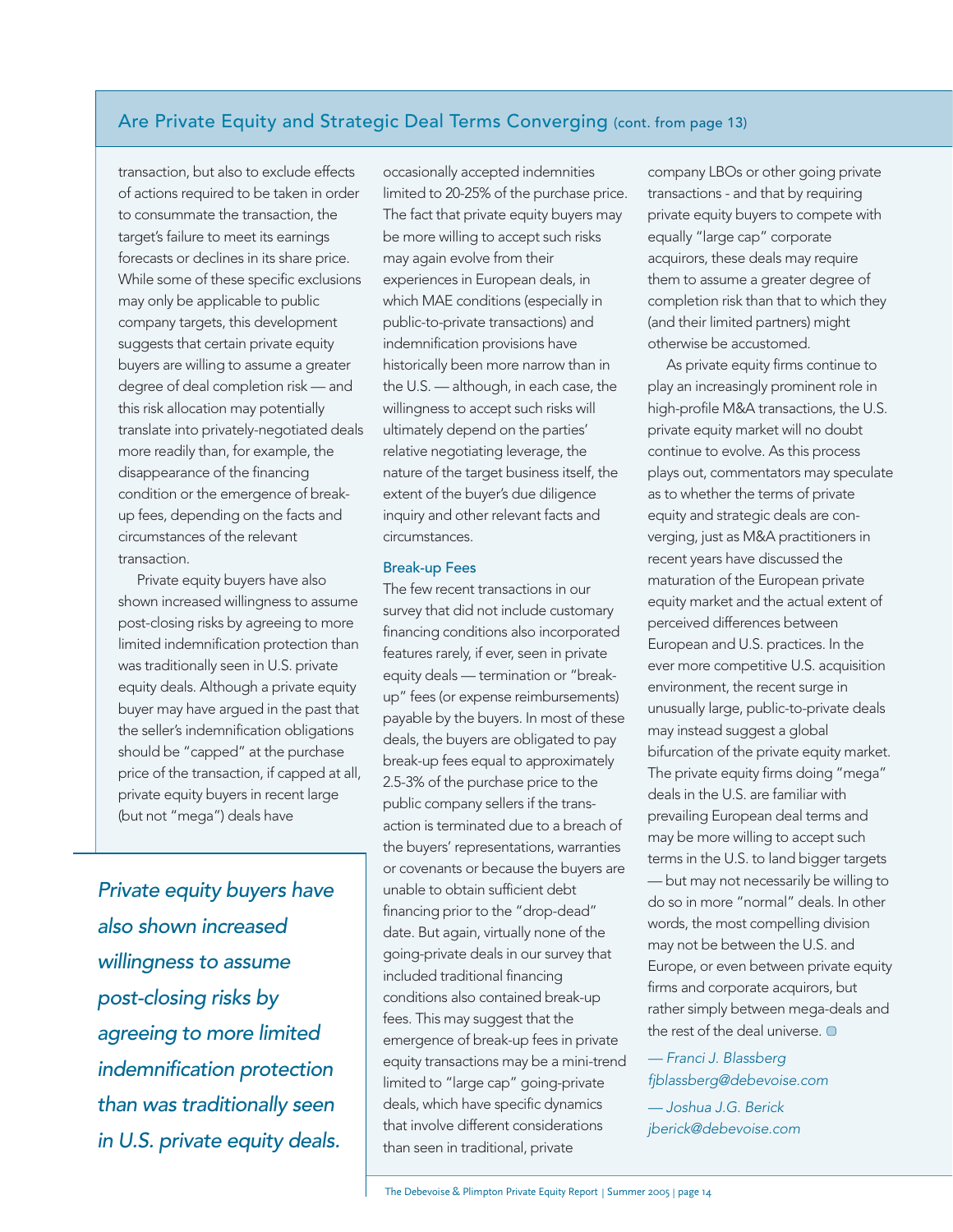# trendwatch

# Spinouts of Private Equity Funds

In the Winter 2005 issue of this publication we compared the terms and conditions of first-time private equity funds with those of larger, more established successor funds and found that first-time fund managers have generally succeeded in retaining certain standard "market" terms in their fund agreements despite the widespread assumption that as first-time fund managers they are negotiating from positions of relative weakness. One of the factors that explains this unexpected finding is that many new private equity firms are comprised of professionals that are anything but newcomers, having held senior investment and management positions at some of the world's leading private equity and financial institutions. These private equity groups "spinning out" of larger organizations face a variety of legal and commercial issues before, during and after their transition to independence. We consider some of these below.

Although there have recently been a number of significant spinouts announced in the private equity industry, most notably from the large investment banks, spinouts have been part of the private equity landscape for many years (see the accompanying table for a list of notable spinouts). Motivations for a private equity team's departure often include achieving greater investment independence, securing a bigger slice of the carried interest, and realizing long-held entrepreneurial aspirations to build a new firm and culture. Parent institutions also have their reasons for spinning out private equity businesses, which may include minimizing real or perceived conflicts of interest between the inhouse private equity teams and the investment banking divisions, reducing balance sheet volatility, managing compliance with anticipated capital adequacy requirements under Basel II, or implementing a broader merger or acquisition initiative. Many of the challenges that confront a team spinning out from its parent relate back to the underlying reasons for leaving and the support, if any, that the parent is ready to provide going forward.

Spinouts tend to fall into one of two basic categories: (1) the parent makes a strategic decision to effect a partial or complete exit from the private equity sector and is transferring responsibility for managing portfolio assets to the outgoing team; or (2) a team decides to make a clean break and departs without the parent's active cooperation

or an expectation of continuing to be involved in the parent's private equity business, but with the intention of raising a new private equity fund. In the case of the former, support from the parent may take various forms, such as engaging the team's new firm to advise on the legacy portfolio (or perhaps even to manage the parent's existing funds), committing capital to a new fund that the spinout group is launching, and providing transitional administrative services and facilities.

From the perspective of the spinout team, these negotiated arrangements with the parent essentially put the team "in business on day 1" and help accelerate the process of building the new firm from the ground up. For a team that is spinning out without parental support, there are numerous issues to clarify and resolve before and after deciding to leave. We devote most of the remainder of this article to issues particularly affecting this second category of spinouts.

#### Restrictive Covenants in Existing **Agreements**

Private equity professionals considering striking out on their own are likely to find that they are subject to a number of restrictive covenants with the parent, not only in their employment agreements but in the limited partnership and other operating agreements related to the parent's existing carried interest and co-investment programs (e.g., stock options and other employee compensation plans). There are three

key obligations that should be reviewed carefully in advance in consultation with counsel:

Non-competition. Most employment agreements in the private equity context prohibit employees from engaging in activity that competes with the employer and provide that the employee may not become affiliated as employee, partner, service provider, investor or otherwise with a competing private equity business. The restriction applies throughout the term of employment and typically extends for a period thereafter, often between three and six months, and sometimes longer in certain jurisdictions (the so-called "gardening leave" period). Depending on how the non-compete clause is drafted, private equity professionals on gardening leave must be cautious about certain start-up activities for their new firm, such as forming management or advisory entities to apply for regulatory clearances, pre-marketing future funds to potential investors, and maintaining "deal flow" contacts.

Non-solicitation. Private equity professionals may be pinned by two prongs of a non-solicitation covenant contained in their existing employment contracts: one prong prohibits soliciting the parent's other employees to leave the parent and join the spinout firm; the other prong restricts an employee's ability to solicit its employer's clients (including fund investors), in effect bolstering the non-competition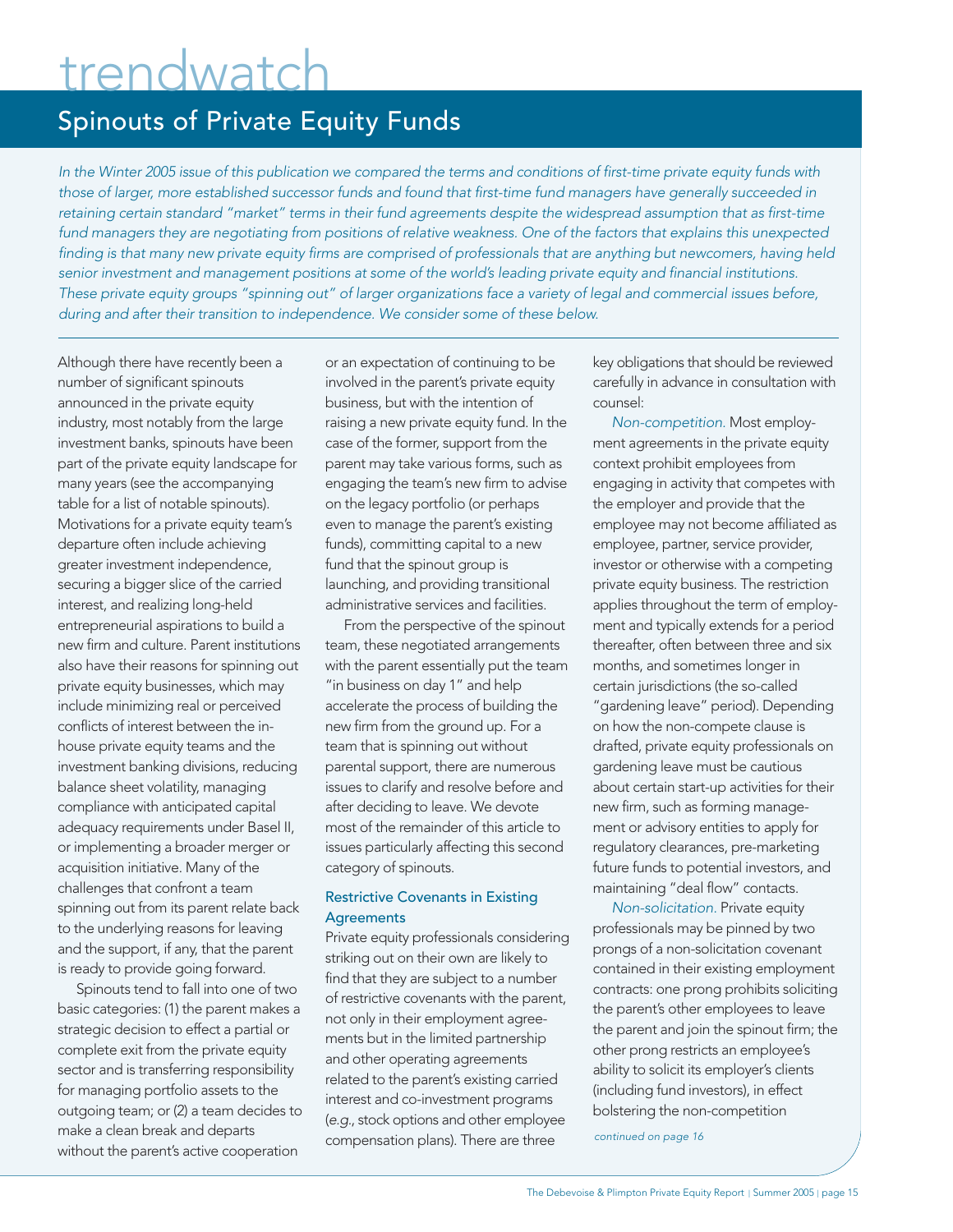# Trendwatch: Spinouts of Private Equity Funds (cont. from page 15}

covenant described above.

Like non-competition covenants, both types of non-solicitation restrictions may by their terms continue in effect for a number of months after an employee has resigned or been terminated and can impinge upon a spinout team's plans to move quickly toward marketing and operating a new fund. In the current fundraising environment, we are finding that institutional investors are paying increased attention to mid-level and junior members of a fund management team. The expiration date of covenants restricting a spinout group from "poaching" players away from a former employer can directly impact the timing of a new fund. In addition, if the departing professionals are contractually prohibited (or, as a gesture of good will toward the former employer, wish to refrain voluntarily) from soliciting clients of the former employer, the pool of targeted investors may shrink.

Non-disclosure. Standard employment and other private equityrelated operating or partnership agreements proscribe disclosure to another person of confidential information obtained during the course of employment or association with the employer/sponsor. This may encompass information about prior funds, investors, fund investments, the investment management company and its affiliates. Reconciling inherent tensions between compliance with this confidentiality clause and the need to present the spinout team's investment track record (including IRRs) when raising a new fund requires careful planning and often involves discussion and negotiation with the former employer/sponsor to obtain waivers and access to data.

In some cases, where the spinout group is unable to secure the cooperation of the former employer and members of the group remain subject to continuing obligations of

confidentiality, it is possible to reassemble information on the group's track record through meticulous collection and review of press releases, public information filed with securities regulators (if public debt or equity has been issued), semi-public information available to banks in the context of debt syndications, and commercial services specializing in providing financial information. In addition, portfolio companies may be willing to provide or confirm certain data, although care should be taken not to violate any covenant not to interfere with existing relations of the former employer. In certain jurisdictions, such as the United Kingdom, the mandatory public disclosure of company annual accounts, including for private companies, can be a particularly useful source of information when recreating a track record from public sources.

Complying with an existing agreement not to disclose confidential information (e.g., prior investment performance) is separate from the analysis that any private fund manager must undertake in connection with satisfying the applicable legal and regulatory standards for presenting and properly attributing an investment track record in offering materials. These standards vary according to jurisdiction; however, firms that are registered with the U.S. Securities and Exchange Commission pursuant to the Investment Advisers Act of 1940 are subject to certain rules and guidelines, including the maintenance of detailed books and records supporting the presentation of investment performance.

Consequences of breach. The stakes can be high for departing principals if they breach their obligations not to compete, solicit or disclose. These obligations frequently survive beyond the date of their withdrawal or resignation from the firm. The consequences for breach routinely

call for a partial or complete loss of undistributed carried interest (even if already vested), including carried interest that has been realized but held back in an escrow or segregated reserve account. There is also the risk that the former employer threatens litigation, which may include seeking an injunction against the new firm's fundraising activities that disrupts the process. Other obligations of the departing principals would ordinarily continue, as they would in a departure that did not involve a contractual breach, such as the obligation to return distributed carried interest in the event of a fund-level clawback or indemnity.

Contrast with legacy assets spinout. When compared to the minefield of restrictions and potential penalties that these spinout teams must steer their way through, the spinout of a private equity team that transitions to independence with the parent's active cooperation and support has a clearer path toward starting a new business and raising a new fund. Although a spinout involving the ongoing management of legacy funds or assets by the new firm will require substantial negotiation with the parent, the issues at the core of the parties' discussions will not be centered around the former employer's ability to constrain the development of the new firm. Instead, spinout negotiations are more likely to focus on structuring a viable alignment of economic interests between the new firm and its former parent and the management of the legacy assets to a profitable end result.

#### Establishing the New Firm

Following disengagement from the former employer/sponsor and the lapse of gardening leave and any other applicable restrictions, the spinout principals will require a new architecture for the governance, continued on page 26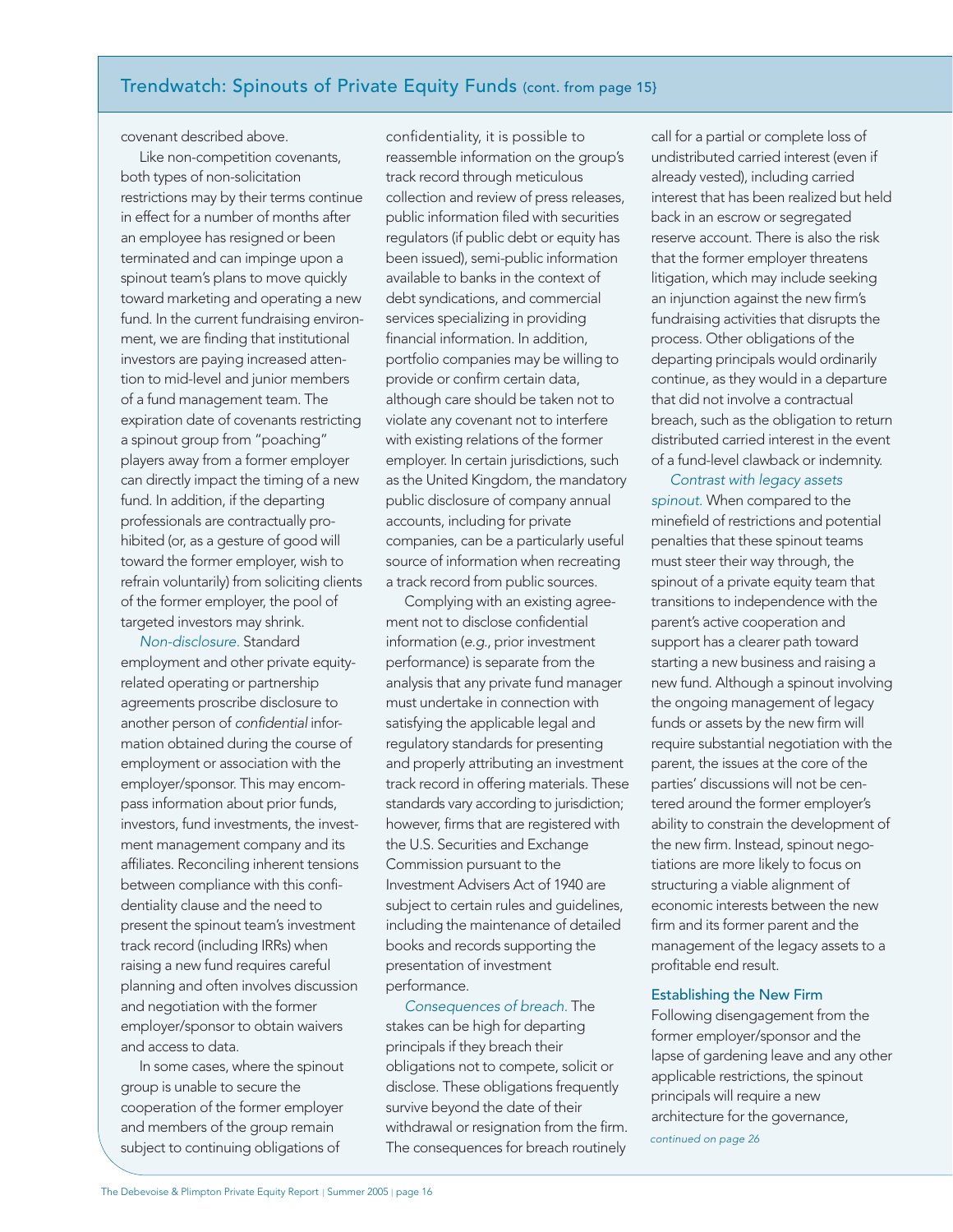# For U.S. Companies, Exiting with Canadian IDSs Falls Short of Promise

Last year we reported on the emergence of a new capital markets product, Income Deposit Securities (IDSs), and their use as a potential exit strategy for private equity portfolio companies.<sup>1</sup> IDSs, alert readers may recall, are units consisting of common stock and subordinated debt marketed as a yield-oriented hybrid security. IDSs were viewed as potential exit strategies for companies having stable cash flow and modest capital expenditure requirements that may not have been attractive candidates for traditional IPOs due to their limited growth prospects. There was considerable initial excitement about this product among investment banks and sponsors and by mid-2004, 20 would-be issuers had filed to do IDS offerings.

Ultimately, several IDS transactions by U.S. companies were successfully completed (B&G Foods in October 2004, Coinmach in November 2004 and Otelco in December 2004). However, the realities of pricing and execution fell far short of the promise, and the large majority of prospective IDS issuers abandoned their IDS offerings for other exits (leveraged recaps, high dividend IPOs or M&A transactions). While a variety of factors were at work, the suboptimal execution in the U.S. was most likely due to (1) the lukewarm reception to a hybrid product, containing both equity and debt, by U.S. institutional investors which have traditionally viewed themselves as either equity buyers or debt buyers and (2) the lengthy review of IDS offerings by the SEC which further challenged actually bringing transactions to completion.

#### Seeking Greener Pastures

Several U.S. companies have found greater success by completing IDS offerings in the Canadian market, the

birthplace of the hybrid income security, which has a C\$100 billion plus income trust market. (Indeed, IDSs evolved from income trusts). As a result, IDS issuers in Canada found greater market acceptance among buyers and benefited from a more expedited securities regulatory review.

However, there were still challenges to overcome. First and foremost, since U.S. businesses were involved, ensuring that the debt component of the IDSs would be respected as debt (and that the interest on that debt would be deductible) for U.S. tax purposes was a paramount objective. This meant that certain requirements that had been developed in the U.S. IDS offerings (the so-called "Five Commandments") needed to be satisfied, including the sale of "bachelor bonds" (debt identical to the IDS debt but sold separately from equity) and the retention by the sellers of an equity stake in the issuer for a minimum period of two years. The latter requirement of a retained equity stake has proved particularly problematic.

One difficulty that arose in structuring the retained equity portion was the fact that a Canadian holding company issuer was viewed as a necessity for a Canadian IDS offering. Canadian registered retirement accounts (the equivalent of IRAs in the U.S.), which are significant purchasers of income securities, have limitations on the amount of non-Canadian securities they can purchase. As a result, U.S. companies seeking to do a Canadian IDS would create a new Canadian parent to issue the IDSs (sometimes, depending on whether the U.S. com-pany was a corporation or an LLC, with different Canadian issuers for the equity and debt components of the IDSs).

While this accomplished the goal of making the IDSs eligible for purchase by the Canadian retirement accounts, it complicated the structuring of the sellers' retained stake. Most sellers want the right to convert their retained equity into IDSs in the future in order to preserve liquidity upon exit. However, under recently enacted U.S. tax rules designed to prevent so-called "inversion" transactions, having such a right arguably could cause the Canadian issuer to be subject to U.S. taxation or could subject equity-based compensation of management to excise taxes. As a result, in most of the IDS issuances done to date, the sponsors lack the right to convert their retained equity into IDSs, although some liquidity rights do exist.

#### The Possibility of a Brighter Future

Recent law changes in Canada may provide a path for solving the liquidity issue. Specifically, the limitation on Canadian retirement accounts purchasing non-Canadian securities has been removed in the most recent budgetary amendments, which became law in June. This change would allow U.S. companies to issue IDSs in Canada without the need to create a new Canadian holding company, and, thus, without implicating the inversion rules.

The ability to use a U.S. issuer in Canada raises another interesting possibility-the ability to do a dual offering of IDSs in the U.S. and Canada. A dual offering, likely weighted more heavily to Canada, presents the potential for larger transaction sizes. While the Canadian component would be registered in Canada and listed on the Toronto Stock Exchange, the U.S. component of the offering could be sold as a private placement, avoiding an extended SEC review process, and at

<sup>1</sup> See the Winter 2004 and the Spring 2004 issues of the even in the range of the spring 2004 issues of the continued on page 18 continued on page 18 continued on page<br>Private Equity Report.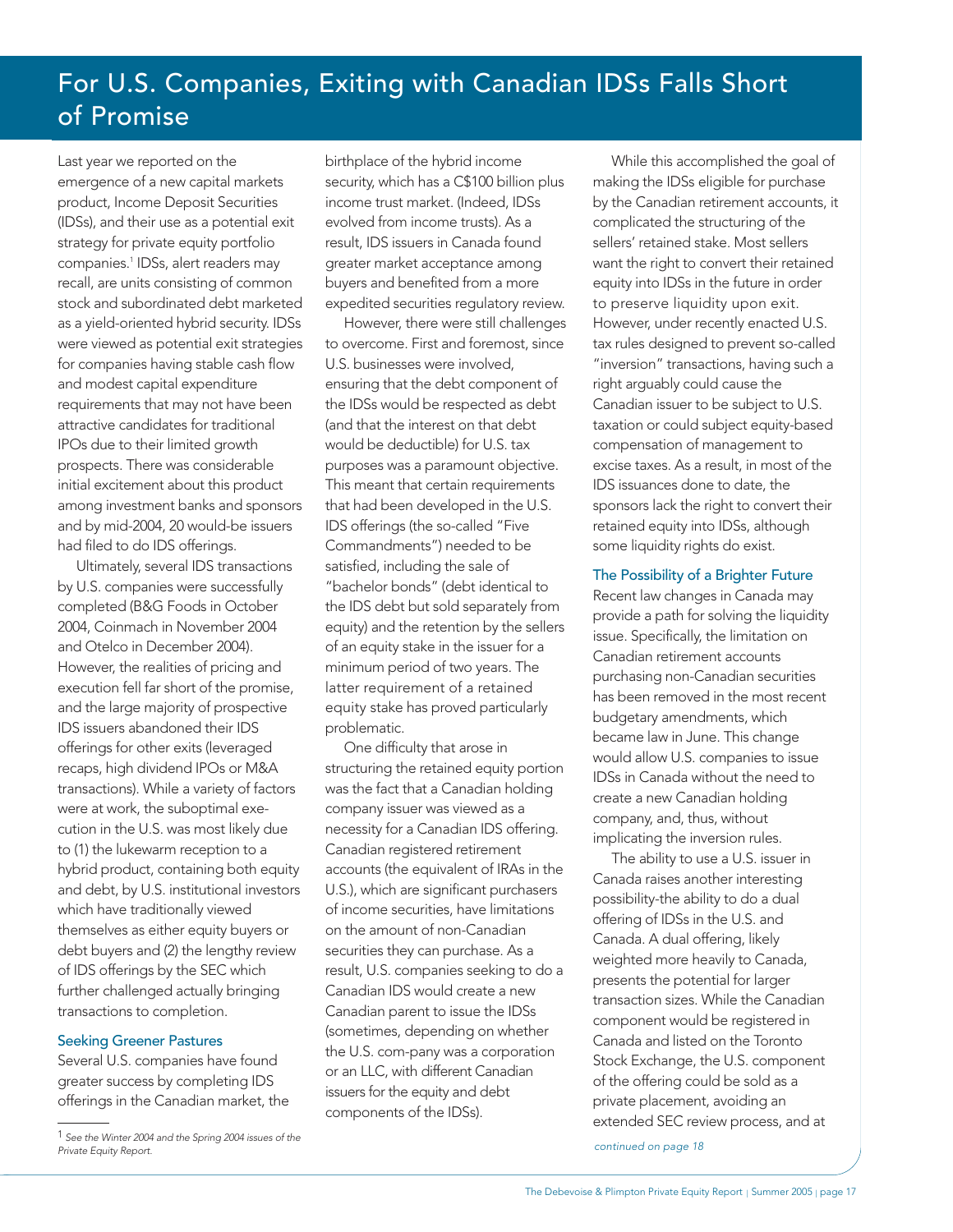## Exiting with Canadian IDSs (cont. from page 17)

the same time giving U.S. purchasers access to liquidity in the Canadian market. Such a structure would enable would-be issuers to target U.S. investors, such as hedge funds, that are more receptive to hybrid securities than mutual funds.

Although to date only six U.S. companies have completed Canadian IDS offerings, anecdotal evidence indicates a fair amount of interest among sponsors. Only time will tell whether Canadian IDSs for U.S. companies will really catch on or

whether they are destined for the relative obscurity of their U.S. counterparts.  $\Box$ 

— Peter A. Furci pafurci@debevoise.com

## Proposed Carried Interest Tax Rules: Square Peg, Round Hole (cont. from page 8)

be established with clear and convincing evidence that the GP interest was not granted in anticipation of a subsequent disposition.

The Basic Safe Harbor Requirements. We expect that the fund and the GP would each want to make the Safe Harbor Election contemplated by the proposed rules. In order for a partnership to make and maintain a Safe Harbor Election:

- 1) The partnership must file a document affirmatively electing to apply the safe harbor.
- 2) The partnership agreement must include provisions legally binding on all partners (including the LPs) stating that (i) the partnership is authorized and directed to elect the safe harbor and (ii) the partnership and each partner agree to comply with all of the requirements of the safe harbor with respect to all partnership interests transferred in connection with the performance of services. In the case of a transfer, the transferee must agree to assume the transferring partner's obligations. If the partnership agreement does not include the necessary language (or it is not legally enforceable against all partners), the requirement can be satisfied by having each partner sign a separate document that

includes the relevant provisions and is legally binding on each partner.

- 3) The partnership and each partner must report the income tax effects of the Safe Harbor Partnership Interest consistent with various requirements in the new rules.
- 4) The partnership must issue appropriate information returns with respect to each Safe Harbor Partnership Interest.

Need to File 83(b) Elections. Under the proposed rules, in general, if an interest in the GP is subject to vesting, the recipient will want to file an 83(b) election. If the interest in the GP (or the share of the carried interest) is revised after the initial grant date (as is the case with many GP arrangements), it may be necessary to file a new 83(b) election. This would be a change from current practice. We are hopeful that the final regulations will clarify that multiple 83(b) elections with respect to the same partnership are not necessary.

Non-U.S. funds. The proposed rules apply to both U.S. and non-U.S. funds, if a carried recipient is a U.S. taxpayer. However, it appears that only funds that file U.S. tax returns will be eligible to make the election. U.S. carried interest recipients in non-U.S. funds that do not file U.S. tax returns will likely want to file an 83(b) election, but will need to consider carefully the valuation of the

carried interest and the continuing application of Campbell to the valuation of the carried interest.

#### What's Next

The IRS has requested comments concerning the proposed rules and a hearing is scheduled to take place in Fall 2005. A variety of groups are already assembling comments and the application of the proposed regulations to private equity funds is certain to be addressed. It is difficult to predict at this point what exactly the final rules will require in order to maintain the favorable tax results available today. As a result, one can expect sponsors to include language today in fund agreements and GP agreements that will give the sponsor sufficient flexibility to comply with whatever the final regulations will require in the future.

— Andrew N. Berg anberg@debevoise.com

— Adele M. Karig amkarig@debevoise.com

— David H. Schnabel dhschnabel@debevoise.com

— Peter F.G. Schuur pfschuur@debevoise.com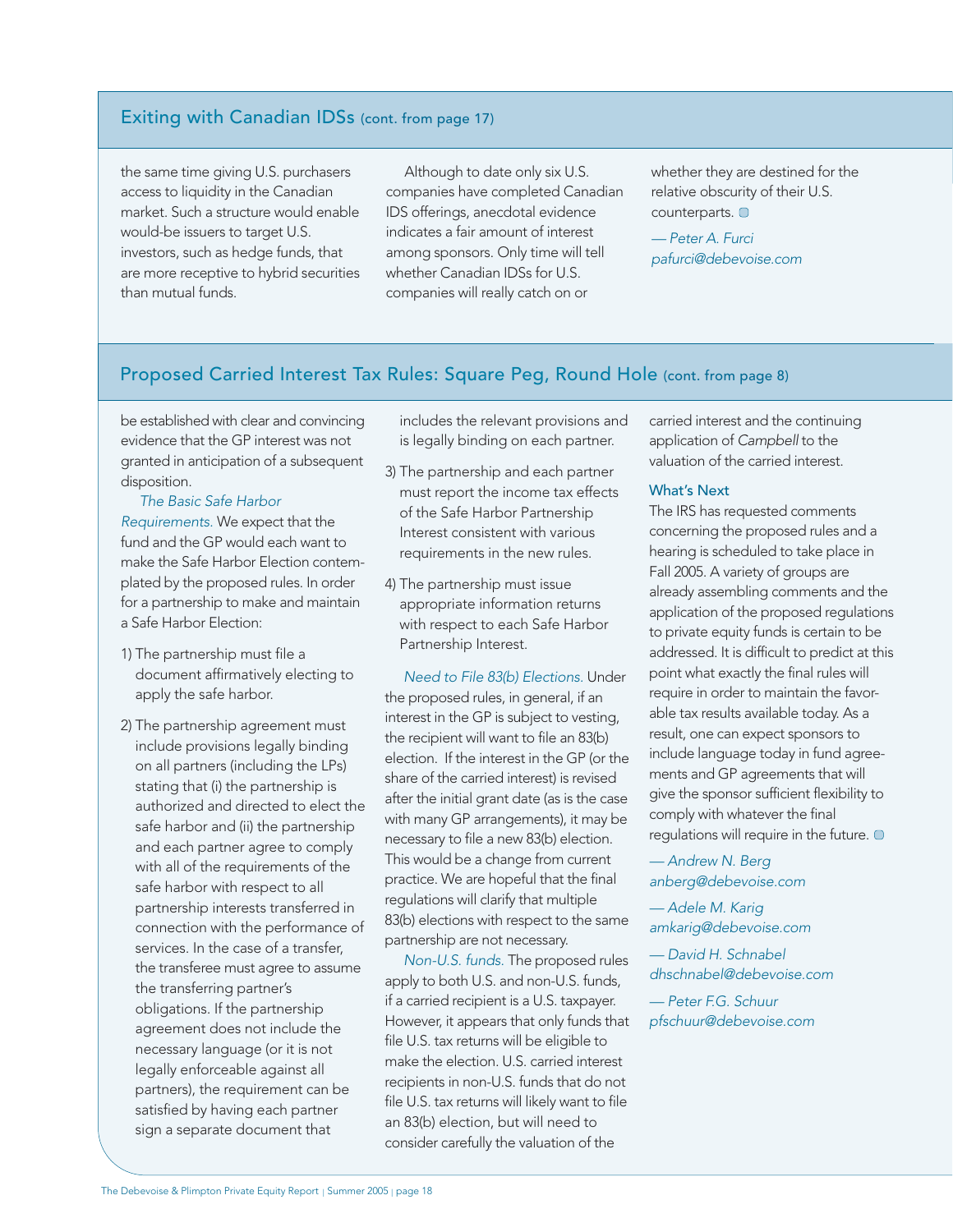# alert

# Most Private Equity Funds Now Exempt from German Penalizing Tax Regime and Reporting and Publication Requirements

There is more good news from Germany for private equity players. In the Summer and Fall 2004 issues of the Private Equity Report we reported on the possible application of new punitive tax rules and onerous reporting and publication requirements for investment funds in Germany. In June, after more than a year of intense discussion and several drafts, the German tax authorities issued a revenue ruling clarifying the new Investment Tax Act (Investmentsteuergesetz) which replaced the Foreign Investment Fund Act (Ausland-Investmentgesetz) in January 2004, providing some summer relief for most private equity funds.

While the Investment Tax Act is really directed at mutual funds; because of the broad definition of a "fund" there has always been great uncertainty whether foreign private equity funds (including LBO and VC funds) fall within the scope of the Act. If a foreign vehicle qualifies as a "fund" within the meaning of the Act, an investor is subject to a prohibitive tax burden under a penalizing tax regime unless the foreign fund complies with onerous reporting and publication requirements, including the requirement to make public certain information on the internet, more specifically in the German Federal Electronic Gazette (Elektronischer Bundesanzeiger).

The new Ruling, which is effective retroactive to January 2004, now provides a clear safe harbor rule according to which foreign vehicles organized as partnerships never qualify as a "fund." Rather an investor will be taxed under general principles which prescribe a look-through in respect of partnerships. Thus, based on this lookthrough principle, if a foreign partnership holds an interest in another vehicle which does qualify as a "fund" within

the meaning of the Act (i.e. is not itself a partnership), then the mere fact of being owned by a partnership will not cure the investment fund of its fund status under the Act. By contrast, in a typical fund of funds situation since the fund of funds is typically organized in partnership form and holds interest in foreign vehicles which again are organized as partnerships, the new safe harbor for foreign partnerships is applicable to both vehicles. Hedge funds, on the other hand, even if organized in partnership form do not enjoy the safe harbor. It is not always clear what exactly constitutes a "hedge activity;" as a rule of thumb it requires leveraging and taking short/long positions.

On a positive note, the Revenue Ruling also exempts derivative instruments which track the performance of any type of foreign assets or of a fund from the scope of the Act and foreign funds which issue collateralized debt obligations (CDOs, including CLOs) are, subject to meeting certain requirements, also carved out from its scope.

Which vehicles remain potentially subject to the Investment Tax Act and its potentially applicable penalizing tax and onerous reporting regime? All vehicles which are not classified as "partnerships" under German tax law. Without going into detail, it is fair to say that foreign limited partnerships, even if they have a corporation as their general partner, are classified as "partnerships" for German purposes. U.S. limited liability companies (LLCs) can, depending on the individual circumstances, be classified either as a partnership or as a corporation. Certainly all incorporated entities (a U.S. "Inc.", an English "Limited", an Irish/English "Unlimited Liability Company", and most notably a Luxembourg "SICAV") will not qualify as partnerships and accordingly will

continue to be potentially exposed to the Investment Tax Act. Depending on the circumstances, incorporated vehicles may nevertheless be able to escape the ambit of the Act by relying on the guidelines which were used in the past. However, these guidelines are not black and white, and incorporated foreign funds will therefore have to give side letters to investors who will want to be insured that certain criteria are fulfilled in order to avoid the penalizing tax regime. Even if these assurances are given in a side letter, a German investor will typically demand that a fund nevertheless comply with the reporting and publication requirements as an additional safeguard to avoid the application of the penalizing tax.

The new safe harbor is effective as of the 2004 enactment of the Investment Tax Act (i.e. January 2004), and thus is also applicable with respect to funds which were created before 2004 when the old law was still in effect.  $\bullet$ 

— Dr. Friedrich E. F. Hey fhey@debevoise.com

> Which vehicles remain potentially subject to the Investment Tax Act and its potentially applicable penalizing tax and onerous reporting regime? All vehicles which are not classified as "partnerships" under German tax law.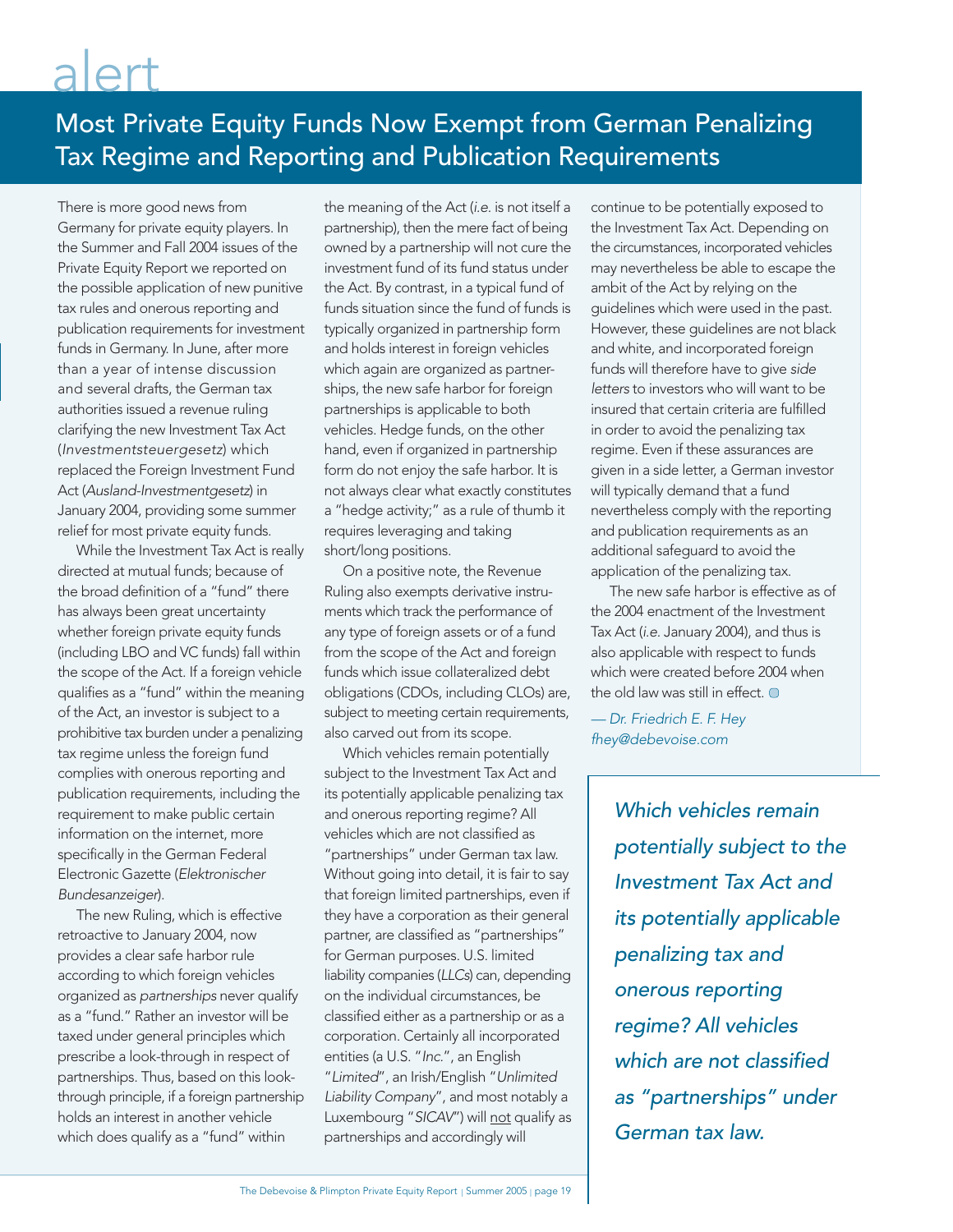# Second Lien Financing: A Ten-Point Primer for the Borrower (and its Sponsor) on Intercreditor Dynamics

The second lien market has exploded from \$3.2 billion in 2003 to \$12 billion in 2004, as tracked by Standard & Poor's. Some expect that figure to reach \$20 billion in 2005. While the lenders' perspective dominates much of the recent second lien financing literature, here are ten intercreditor issues that the borrower should also care about.

#### **Background**

In a second lien financing, a borrower grants one or more lenders a junior lien on collateral that is also subject to another lender's first priority lien. The second lien lender believes the value of the collateral will be sufficient to pay its claim after paying the claims of the first lien lenders. For taking the risk that the collateral will not suffice, the second lien lender receives a higher interest rate than the first lien lender (currently around 300 basis points higher). The first lien lender may have a number of reasons to share the collateral; including, the second lien lender's willingness to subordinate its liens and to waive certain rights it would otherwise have as a creditor. But unlike traditional debt subordination (which involves payment blocks), lien subordination runs only to the collateral and the proceeds of the collateral. In other words, the first lien lender is entitled to be paid first only from any proceeds of the collateral.

Banks and large institutional investors generally provide most first lien financing (and they increasingly participate in second lien financing to blend or supercharge their returns). Hedge funds, however, have rapidly become important players in the second lien market, probably as a result of a surplus of available funds and a limited ability under their fund agreements to invest in unsecured debt. The entry of hedge funds and other non-traditional participants into the second lien market is one key reason for its rapid growth.

As this market has grown, borrowers' motives for borrowing second lien financing have changed. At first, distressed borrowers often entered second lien financings to secure

liquidity or to buy time to improve leverage and performance in order to access the traditional debt markets. Today, second lien financing is a routine part of a borrower's capital structure, and second lien financings are used for acquisitions as well as partial exit recapitalizations.

There are many reasons why borrowers may prefer second lien financing to unsecured financing such as mezzanine debt or bonds. Because it is secured, a second lien financing should be priced lower than a comparable unsecured financing. There is no equity dilution (which is particularly attractive to sponsors). The documentation involved can be quicker, easier and consequently less expensive than that of mezzanine debt or bonds. Call restrictions and prepayment premiums in second lien financings are generally less burdensome and less costly than those found in high yield debt. Also, obtaining a covenant waiver from a second lien syndicate does not involve a formal consent solicitation process, which may make it less difficult to obtain than a waiver from a large group of bond holders.

On the other hand, second lien financing may disadvantage the borrower in some important ways. It may tie up a borrower's collateral and increase its leverage, making it difficult or impossible to obtain future financing. Second lien covenants, though less restrictive than first lien covenants, are usually more restrictive than the covenants in high yield bonds. Furthermore, when seeking consents or other actions from its lenders, the borrower has two classes of secured creditors whose interests are not necessarily aligned, a circumstance that may add complexity

and cost, especially in the event of a bankruptcy. The problem of dueling constituencies may be exacerbated when a large syndicate of lenders holds the second lien debt. The terms of the intercreditor agreement partly determine the extent of this additional complexity and cost.

#### The Borrower's Perspective on Intercreditor Agreements

The intercreditor agreement specifies the relative rights of the first lien lender and the second lien lender. The borrower signs the intercreditor agreement but is often precluded from exercising any rights under it. Nonetheless, the borrower still has an interest in negotiating the intercreditor agreement, because the relative rights of the first lien lender and second lien lender affect the borrower's relationship with each. The borrower may wish to resist any effort by the lenders —particularly the second lien lenders — to limit the borrower's role in the negotiations.

The borrower's interests in the intercreditor arrangements are largely aligned with those of the first lien lender. The first lien lender wants a "silent" second lien (i.e., exclusive control of the collateral), both before and during a bankruptcy, with extensive waivers of rights by the second lien lender. (Note that, even if an intercreditor agreement says everything the first lien lender wants, all of those rights may not be enforceable. There are only a few, inconsistent cases testing such terms in a bankruptcy context. Notwithstanding some uncertainty, the first lien lender often asks for all of these thingsthe premise being that, if the first lien lender can't ultimately get everything it wants, it just might find (as the song goes) that it gets what it needs.) The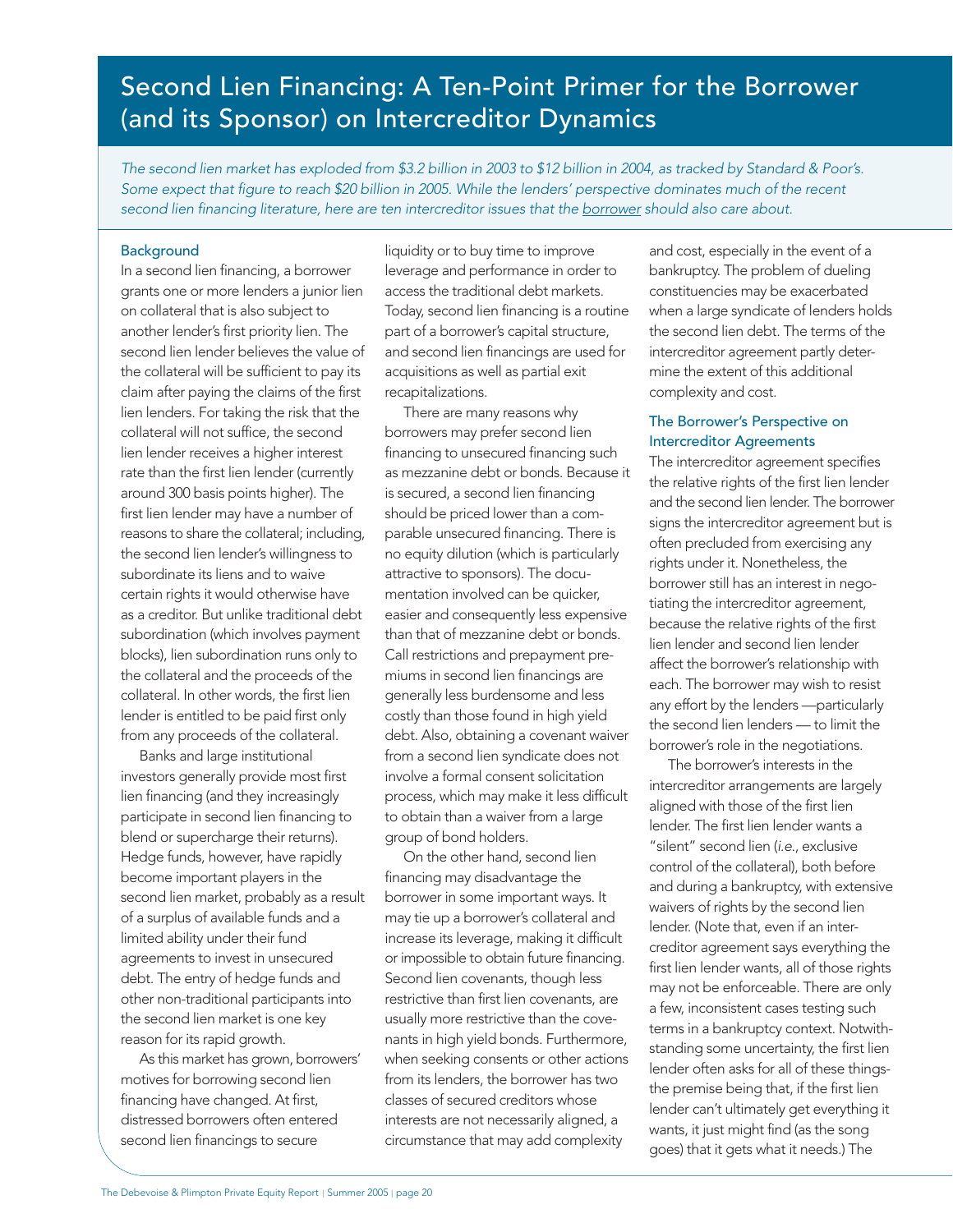borrower wants to limit the second lien lender's ability to hold up a future waiver, refinancing or reorganization. Because what the first lien lender wants is consistent with what the borrower wants, a borrower may to some extent rely on the first lien lender to lead in negotiating the intercreditor agreement.

Whether the borrower is managing or merely monitoring the intercreditor negotiations, here are ten intercreditor points for the borrower (and its equity sponsor) to review.

#### 1. First Lien Debt Cap

The second lien lender, wanting to know with certainty the amount of first lien debt ahead of it, usually insists that the intercreditor agreement cap the amount of outstanding first lien debt. The existence, scope and size of a cap are key issues for the borrower because the cap will limit its ability to borrow additional funds or refinance the first lien debt without the consent of the second lien lender. The cap is often limited to the principal amount of the first lien debt plus a cushion. The second lien lender may ask that pre-payments and permanent reductions of first lien commitments reduce the cap. The parties may also negotiate whether the cap includes hedging obligations, interest or fees and the consequences of exceeding the cap.

#### 2. Standstill

The intercreditor agreement usually provides for a "standstill" period (often around 180 days) during which the first lien lender has the exclusive right to exercise remedies with respect to the shared collateral following an event of default and, frequently, a demand for acceleration under the second lien financing agreement. The standstill period is often extended if the first lien lender commences enforcement action with respect to all or a substantial part of the collateral. Note that the standstill does not apply to other contractual remedies (unrelated to collateral) the second lien lender may have under its financing documents. This standstill period gives the borrower a window to

work out a remedy with the first lien lender and it prevents overlapping or conflicting enforcement actions against the shared collateral.

#### 3. Control Over Shared Collateral

The intercreditor agreement generally grants the first lien lender the exclusive right to enforce rights, remedies and make determinations regarding the release or disposition of the shared collateral, and the second lien lender often waives its right to object to the exercise of these rights by the first lien lender. To facilitate this, the agreement provides for the automatic release of the second lien lender's liens. Together, this ensures that the borrower negotiates primarily with the first lien lender concerning the exercise of remedies. It also means that, subject to other terms of the agreements, the borrower may be able to sell collateral in the course of its business with only the first lien lender's consent.

The second lien lender may negotiate for consent rights with respect to the exercise of remedies or sales of collateral, or it may insist on consent rights following an event of default under the second lien financing agreement. Alternately, it may seek to restrict sales of collateral to those sales permitted under the second lien financing agreement, to retain the right to object to the commercial reasonableness of such sales, to require notice of such sales or to require the proceeds of such sales be used to prepay the first lien debt.

#### 4. Amendments and Waivers

The intercreditor agreement generally permits amendments to the first lien financing agreement without second lien lender consent. But changes to key economic terms — such as the principal amount of first lien debt or any cap, the interest rate margin or the maturity will often require second lien lender consent. The intercreditor agreement usually places even more limitations on amendments to the second lien financing agreement, including separate restrictions on refinancing of the second lien debt. Such restrictions make

refinancing the first lien debt or the second lien debt more difficult for the borrower. The borrower's interest in the outcome of this provision diverges from the first lien lender's interest; each lender has an interest in restricting changes to the other's documents, while the borrower's interest is to eliminate or minimize such restrictions.

#### 5. Buy Out Option

The intercreditor agreement often provides the right of the second lien lender to buy out the first lien debt at par following its acceleration. And in negotiations, the second lien lender will frequently insist on having that right, since it allows for the possibility of taking control of a reorganization and thereby getting a better recovery. The first lien lender will negotiate for the inclusion of unpaid interest or any applicable prepayment fees. The buy out option may not be worth much; in theory, a first lien lender should be willing to sell at par after acceleration, particularly since the first lien debt will often trade below par at the time. In addition, the exercise period is often so short (sometimes just 10 to 20 business days or less) it may be impracticable to arrange new financing. Still, the borrower may welcome the possibility, though remote, of one secured creditor buying out another.

continued on page 22

The borrower's interests in the intercreditor arrangements are largely aligned with those of the first lien lender. The first lien lender wants a "silent" second lien, both before and during a bankruptcy, with extensive waivers of rights by the second lien lender.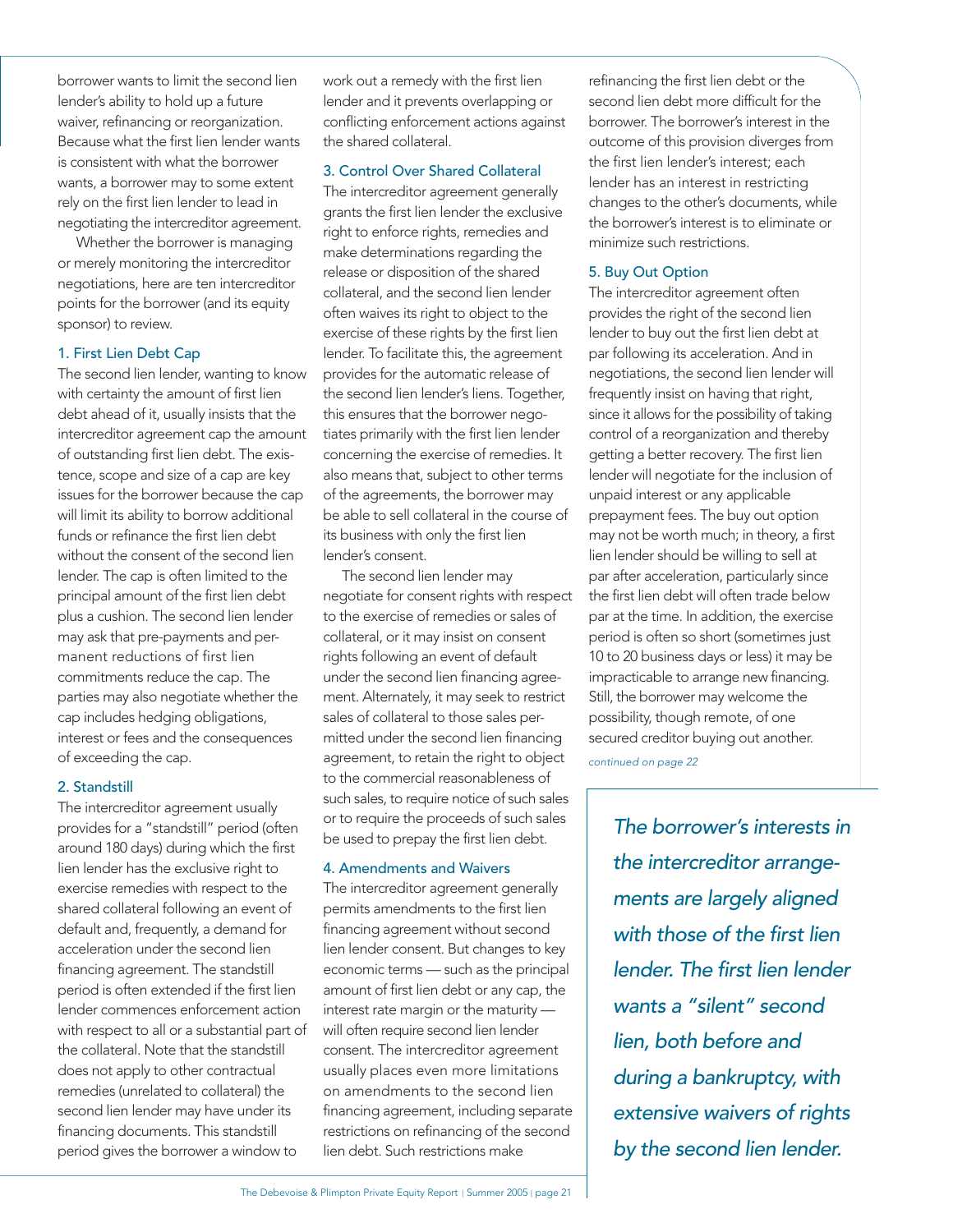#### Second Lien Financing (cont. from page 21)

#### 6. Use of Cash Collateral in a **Bankruptcy**

To run its business in bankruptcy, a borrower must normally use cash collateral, which includes not only cash, but securities, deposit accounts and cash equivalents. The second lien lender often waives its right to object to the borrower's use of cash in bankruptcy, if the use is supported by the first lien lender. This is a key point for the borrower; if the first lien lender consents to the use of cash collateral, the second lien lender's waiver in the intercreditor agreement would obviate the need for a second lien lender consent.

#### 7. DIP Financing

To successfully reorganize, the borrower typically needs a debtor-inpossession (or "DIP") financing. The second lien lender usually waives its right as a secured creditor to object to a DIP financing supported by the first lien lender. In connection with the waiver, the second lien lender also typically agrees to subordinate its liens to the liens granted to the lenders providing the DIP financing (which will normally be super-priority liens, senior also to the first lien lender's liens). The second lien lender may negotiate to condition the waiver on the DIP financing not exceeding the first lien debt cap or a separate DIP financing cap that has added cushion. The second lien lender may also ask that any DIP financing be on market terms or that it be given the right to provide the DIP financing itself. The borrower must often secure a DIP financing if it hopes to successfully reorganize, so the absence of a "DIP veto" may be particularly important. Absent the waiver or given an inadequate cap, the second lien lender has considerable leverage to hold up a reorganization or force a liquidation.

# 8. Asset Sales under Section 363 of the Bankruptcy Code

In a successful reorganization, a

borrower will often conduct (under Section 363 of the Bankruptcy Code) a sale of collateral free and clear of liens or other disposition that the first lien lender supports. To simplify the sale process, both the borrower and the first lien lender negotiate in the intercreditor agreement to have the second lien lender waive the right to oppose such sales. The second lien lender often seeks a lien on the sale proceeds or wants the proceeds to be used to pay down the first lien debt.

#### 9. Adequate Protection under the Bankruptcy Code

A borrower — to preserve cash and collateral in a future bankruptcy — will support contractual limits on lender's right to seek adequate protection. (Adequate protection is designed to protect a secured creditor from declines in collateral value and often consists of additional or replacement collateral.) And a first lien lender — to preserve its right to request adequate protection or to raise objections based on lack thereof — will seek to have the second lien lender to waive its right to contest any such request or objection by the first lien lender. The first lien lender also usually seeks to have the second lien lender waive its right to request adequate protection in connection with the use of cash collateral or DIP financing. Requests to have the second lien lender waive its right to request adequate protection under any circumstance can be hotly contested in negotiations. The second lien lender has a natural inclination to try to keep as much as it can of the right to request adequate protection — or at least the right to request a subordinated lien on any additional collateral the first lien lender receives as adequate protection. When a second lien lender does retain the right to request and/or receive adequate protection, the first lien lender typically gets the right to request a senior lien on the additional collateral.

#### 10. Voting on Plan of Reorganization

The borrower might find it nifty to support a first lien lender's request to restrict the second lien lender's right to vote on a plan of reorganization. Such a restriction, if it were enforceable, would ease the burden of obtaining votes for confirmation of a plan of reorganization in a future bankruptcy and serve to deprive the second lien lender of the ability to hold up the reorganization or force a liquidation. (The first lien lender's request may come in one or more of the following forms: a blanket voting restriction; an agreement by the second lien lender not to vote against a plan of reorganization supported by the first lien lender (sometimes qualified by material adverse impact on the second lien lender); or a prohibition against voting for plans that omit certain conditions (like a condition that the first lien lender be paid in full). But such restrictions raise particular concerns when it comes to enforceability, and, even if the first lien lender requests them at all, they are all rarely even agreed to in the intercreditor agreement.

#### Conclusion

These ten intercreditor agreement points have important ramifications for the borrower. Factors such as the liquidity in the market, the relative size of the first lien compared to the second lien, the borrower's credit rating and the type of transaction (syndicated or a private "club" loan) will also determine where a given intercreditor agreement comes out. While changing market conditions and evolving case law will continue to shape these provisions, a borrowers who is aware of the potential issues can best protect its interests.

— Paul S. Brusiloff pdbrusiloff@debevoise.com

— Gregory H. Woods ghwoods@debevoise.com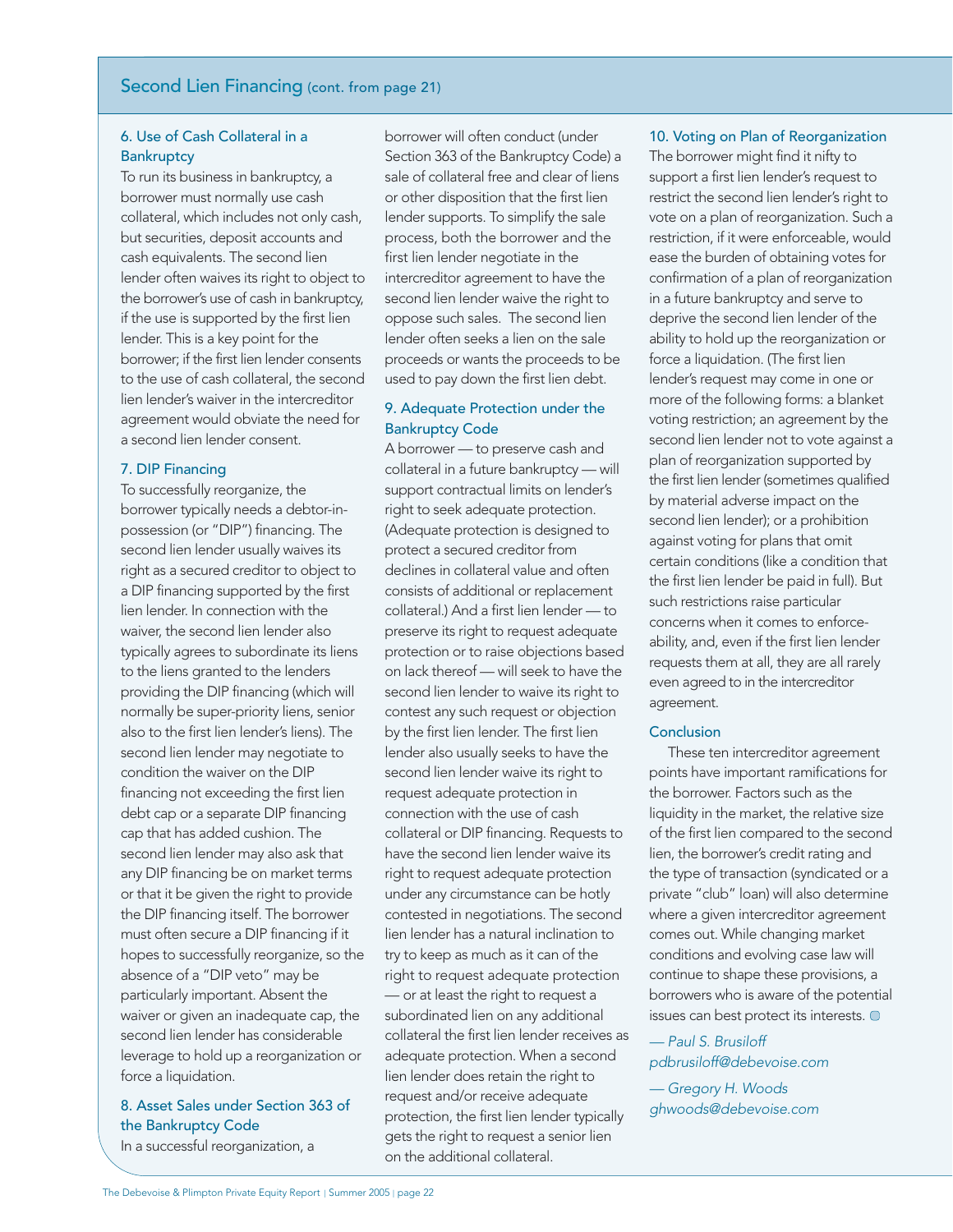(and where those general partners are not controlled by an entity that itself prepares GAAP financials), the new accounting rules are irrelevant.<sup>3</sup>

#### Presumption of Control

The EITF consensus on Issue No. 04-5 confirms that the general partners of a limited partnership4 will be presumed to "control" the partnership. Thus, if there is only one general partner of a Fund (or multiple general partners that are under common control), that general partner, in its own financial statements, must consolidate with the Fund. If there are multiple general partners that are not under common control, then an overall facts and circumstances test must be applied to determine whether one of the general partners actually controls the partnership. If so, that general partner must consolidate with the Fund (and the other general partners account for their interests in the Fund under the equity method). If no single general partner is in control of the Fund, then all of the general partners must account for their interests in the Fund under the equity method.

The presumption of control (and thus consolidation) can be overcome only if the limited partners have either (1) substantive kick-out rights or (2) substantive participating rights (discussed at greater length below). Control must be tested upon the formation of the limited partnership and each time that the general partner prepares GAAP financials (taking into account chang in the limited partnership agreemer changes in the identity or ownership interests of or relationships among between the general partners and limited partners, and other factors relevant to determining control).

A general partner may control a limited partnership regardless of th GP's economic ownership interest in assets and earnings of the partners — in an extreme case, even a de minimis interest (see sidebar).

Even where a general partner has a significant interest (say, 20%) in the Fund's economics, consolidation (as opposed to the equity method of accounting) can have a fairly extreme effect on the general partner's consolidated financial statements inflating gross assets and gross investment earnings or loss. This is particularly true because Funds must use the investment company method of accounting — they account for the carrying value of their investments at current fair market value, rather than cost, and reflect increases or decreases in carrying value as investment earnings or loss. Thus, general partners forced to consolidate with Funds under the new accounting rules may face significant swings in their net income before deduction for minority interests.

#### Effective Dates

The EITF consensus on general partner consolidation is effective as follows:

- For new limited partnerships: immediately, if formed after June 29, 2005
- For existing limited partnerships: the sooner of (1) immediately after their partnership agreements are modified, if modification occurs after June 29, 2005, or (2) the beginning of the first reporting period in fiscal years beginning after December 15, 2005

The effect of initially applying these principles, if they result in a change in accounting, should be reported in accordance with new FASB Statement 154 on Accounting Changes.

#### What Should GP's Do?

The sponsor of every existing and new Fund should consult with its financial accounting and legal advisers concerning the effect of the EITF action if a Fund general partner prepares GAAP

continued on page 24

A GP may control a limited partnership regardless of the GP's economic ownership interest in the assets and earnings of the partnership. For example, <sup>a</sup> sole GP having a mere 3% interest in a Fund's economics would be required to consolidate with the Fund, if the LP's have neither substantive kick-out rights nor substantive participating rights. The GP's consolidated financial statements would appear very different after consolidating with the Fund, compared to the equity method of accounting.

Example: GP is the 3% sole general partner of a \$1 billion Fund that is fully invested. The carrying value of the Fund's investments declines to \$900 million.

| ges<br>nt,<br>p<br>and | Consolidation                             |                 | <b>Equity Method</b>                     |               |
|------------------------|-------------------------------------------|-----------------|------------------------------------------|---------------|
|                        | <b>GP Balance Sheet:</b>                  |                 | <b>GP Balance Sheet:</b>                 |               |
|                        | Assets - Investments                      | \$900,000,000   | Assets - Investments                     | \$27,000,000  |
|                        | Minority interest                         | \$873,000,000   | Equity                                   | \$27,000,000  |
|                        | Equity                                    | \$27,000,000    |                                          |               |
|                        | <b>GP</b> Income Statement:               |                 | <b>GP</b> Income Statement:              |               |
| е<br>n the<br>hip      | Revenues - Investment<br>earnings (loss)  | \$(100,000,000) | Revenues - Investment<br>earnings (loss) | \$(3,000,000) |
|                        | Income (loss) before<br>minority interest | \$(100,000,000) | Net Income                               | \$(3,000,000) |
|                        | Less: Minority interest                   | (97,000,000)    |                                          |               |
|                        | Net Income                                | \$ (3,000,000)  |                                          |               |
|                        |                                           |                 |                                          |               |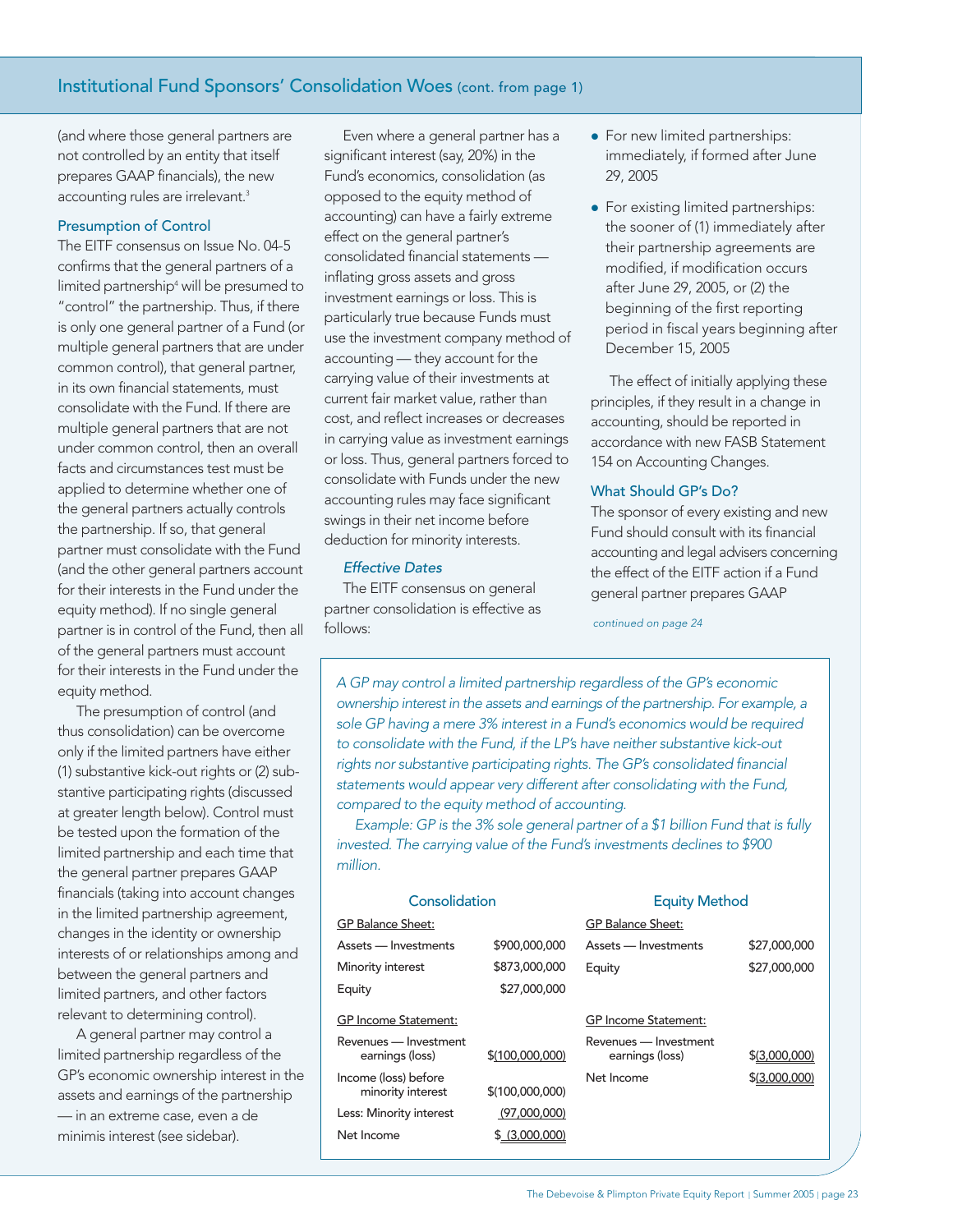## Institutional Fund Sponsors' Consolidation Woes (cont. from page 23)

financials (or is part of a consolidated group that prepares GAAP financials). If the general partner would be required to consolidate with the Fund under the ruling, and wishes to avoid consolidation, there are three areas for consideration:

• Share Control: Add an independent general partner that will block control by a single GP, that is, so that no single GP (or group of GP's under common control) will have the power to make ordinary course decisions concerning the affairs of the partnership.

If two or more general partners share control, no general partner is required to consolidate. Obviously, most GP's will be unwilling to share control of the Fund with a truly independent co-general partner. Parties under the control of the existing GP or its affiliates (such as their employees) and other parties acting on behalf of the existing GP or its affiliates (or that they may remove without cause) are unlikely to be considered independent for these purposes, however.

The EITF's decision that supermajority withoutcause kick-out rights will not override the presumption of general partner control is probably the most significant change in accounting practice for the consolidation of a Fund general partner with the Fund.

#### • Add LP Participation Rights:

Amend the partnership agreement to provide the LP's the right to approve or block the Fund's making an investment or divesting all or a portion of an investment. The presumption of general partner control can be overcome if the limited partners have "substantive participating rights."

Substantive participating rights are the ability to "effectively participate in significant decisions that would be expected to be made in the ordinary course of the limited partnership's business." Such rights are contrasted with "protective rights," which do not overcome the presumption of general partner control. The hallmark of participating rights is that they relate to financial and operating decisions of the limited partnership that are made in the ordinary course of business — that is, they allow the limited partners to block (or require them to approve) such ordinary-course business decisions.

The EITF Abstract for Issue No. 04-5 sets out a non-exclusive listing of both participating rights and protective rights. For example, rights to approve or reject transactions with the general partner involving self-dealing or other business conflicts are merely protective rights; rights to establish operating and capital decisions of the partnership are participating rights. Since general partners of Funds make decisions whether and when to make particular investments and to divest the Fund of all or a portion of particular investments in the ordinary course of the Fund's business, allowing the limited partners to block such decisions would probably be treated as participating rights in a Fund.

Limited partners will be concerned that such ordinary-course participating rights will remove the limited partners' limited liability for the obligations of the limited partnership. Delaware law specifically allows limited partners to

"act or cause a general partner . . . to take or refrain from taking any action" without losing limited liability, so at least for Delaware limited partnerships, ordinary-course participating rights should not present that problem for LP's. Other states' limited partnership laws are similarly flexible. Fund GP's should consult with their legal advisers on this issue, however, particularly for Funds formed outside the United States.

Of course, Fund GP's will not lightly extend ordinary-course participating rights to LP's, and LP's may see exercising such rights as a task best avoided, even aside from limited liability concerns.

• Add LP Kick-out Rights: Amend the partnership agreement to provide the LP's the right to remove the existing GP (without cause) upon the vote of a simple majority of the interests of the LP's other than the GP or parties under common control with or acting on behalf of the GP. The presumption of general partner control can be overcome if the limited partners have "substantive participating rights."

Kick-out rights are the ability to dissolve (liquidate) the limited partnership or otherwise remove the general partners without cause. Such rights are treated as substantive if they have both of the following characteristics: (1) The rights "can be exercised by a vote of a simple majority (or a lower percentage) of the limited partner voting interests held by parties other than the general partners, entities under common control with the general partners or a general partner, and other parties acting on behalf of the general partners or a general partner"; and (2) "there are no significant barriers to the exercise of the rights." The EITF Abstract for Issue No. 04-5 sets out a non-exclusive listing of such barriers, including "[f]inancial penalties or operational barriers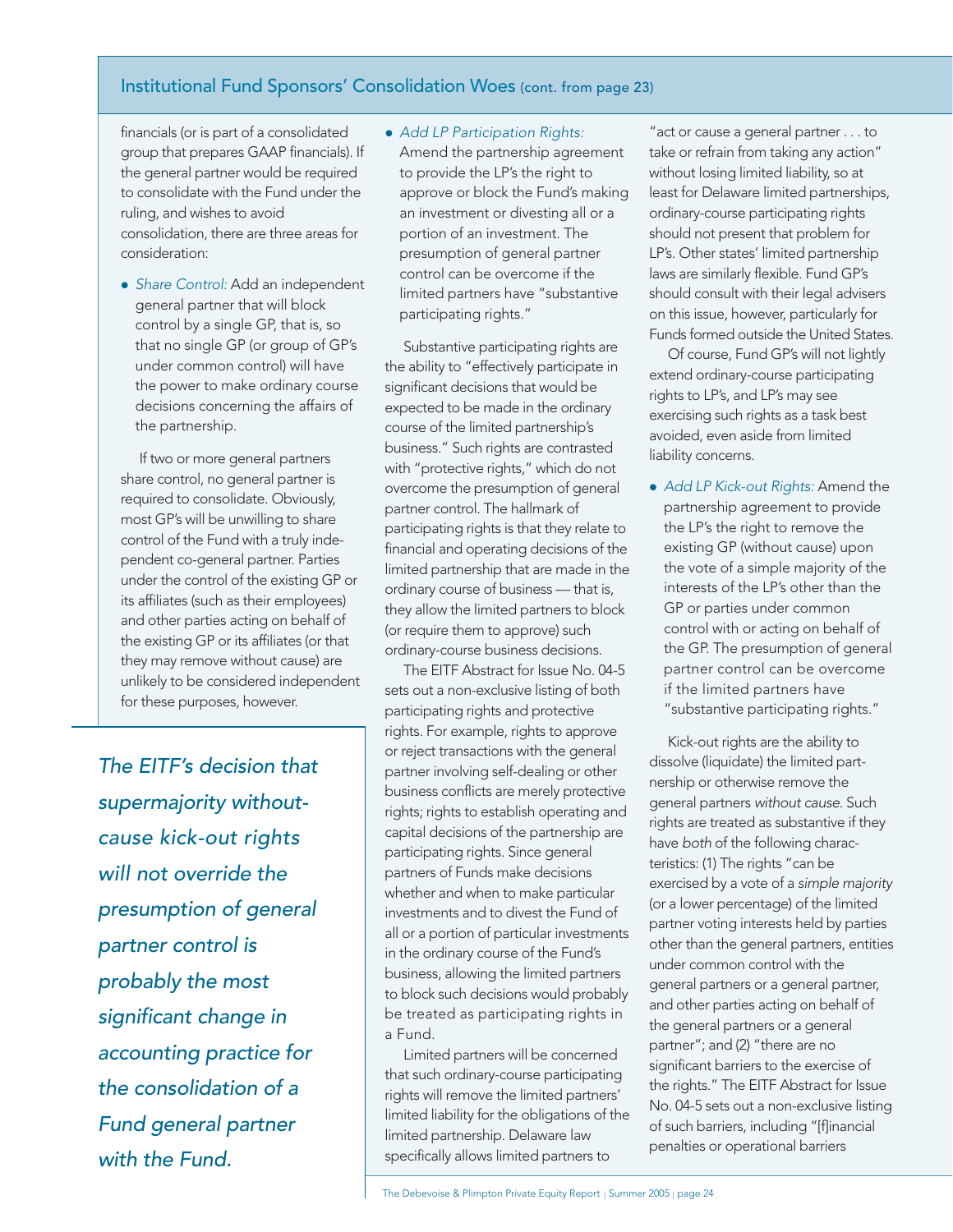associated with dissolving (liquidating) the limited partnership or replacing the general partners that would act as a significant disincentive for dissolution (liquidation) or removal."

The EITF's decision that supermajority without-cause kick-out rights will not override the presumption of general partner control is probably the most significant change in accounting practice for the consolidation of a Fund general partner with the Fund. As noted above, most Fund GP's have relied on supermajority kick-out rights to avoid consolidation under current practice.

Many general partners are wholly unwilling to provide a without-cause kick-out right to limited partners holding a bare majority of their Fund's LP interests. Others may be willing to do so only if limitations are imposed on the right or if there are significant disincentives to the limited partners' exercising the right. Because such limitations and disincentives may make

the kick-out right non-substantive and thus not overcome the presumption of GP control — Fund general partners will need to work closely with their accounting and legal advisers on the establishment or amendment of kick-out rights.

In the final analysis, it may be easiest simply to provide a bare majority kickout right without significant limitations — and then for the Fund sponsor to make even greater efforts to maintain the goodwill of its limited partner investors.

#### — Robert J. Cubitto rjcubitto@debevoise.com

1 The supermajority has generally been a 66-2/3% majority in interest of the limited partners. 75% and even 80% supermajority GP removal provisions have also been seen in practice.

2 U.S. GAAP requires an entity that "controls" another entity to include all of the controlled entity's assets, liabilities, revenues and expenses in the controlling entity's own consolidated financial statements. For consideration purposes, "control" is generally defined as ownership of a

majority (more than 50%) of the outstanding voting equity interests of an entity.

If the controlling entity does not own all of the equity interests in the controlled entity, the carrying value of the interests owned by other equityholders (known as minority interests) is accounted for separately between the liability and equity sections of the consolidated group's balance sheet; and the minority interests in the net income of the controlled entity are reflected as a deduction from consolidated net income.

In contrast, equity investments in entities over which an investor can exert significant influence (but not control) and virtually all noncontrolling interests in limited partnerships and similar entities are accounted for under the "equity method of accounting" (sometimes known as a one-line consolidation).

3 Most non-institutional sponsors prepare GAAP financials for their Funds, but not for themselves, since the sponsors and Fund general partners are generally privately held by firms or individuals that do not themselves require GAAP financials.

4 Including other types of entities having governance provisions that are similar to those of limited partnerships, such as limited liability companies where only the managing members have the power to manage the affairs of the LLC.

# The Challenge of Valuation Guidelines (cont. from page 12)

#### Do LPs want judgment calls or do they want consistency?

If interim valuations depend heavily on VC judgment and the application of multiple methodologies, it can be expected that different VCs will produce different valuation figures. Will LPs continue to be comfortable with this? The proposed 1989 NVCA guidelines, commonly used by the industry in previous years, had always been clear about requiring write-downs. However, LPs' anxiety over the lack of discipline by GPs in the timing and amount of post-bubble write-downs are exactly what led to pressure for developing new guidelines. Yet nonround write-ups, as allowed by PEIGG, may result in inconsistencies of valuation and timing in an era of economic growth.

#### **Conclusion**

Times are good for many private equity practitioners so pressure to do

something about valuation guidelines is not likely to come from the industry. Instead, it is likely come from the accounting standard setters' and auditors' increasing insistence on fair value. "Conservatism" is a dirty word to accountants - it refers to a willful and artificially low valuation of an asset. The result of the accounting industry's drive for fair value will be a tension between judgment and consistency in valuing portfolio companies. Industry guidelines or even new accounting regulations are unlikely to eliminate this tension, because they deal with statements of principle. Valuation guidelines cannot be formulaic and at the same time be effective because such prescriptive guidelines will invariably fail to include all situations or become too complicated to be useful. The judgment / consistency issue in private equity can only be resolved in the U.S. and internationally through

years of application and incremental learning. In the interim there will continue to be grappling and discomfort before broad agreement on best practices emerges.

— Colin Blaydon William and Josephine Buchanan Professor of Management, Tuck School of Business at Dartmouth

— Fred Wainwright Adjunct Assistant Professor of Business Administration, Tuck School of Business at Dartmouth

The authors are principals at the Center for Private Equity and Entrepreneurship at Tuck. For more information, go to www.tuck.dartmouth.edu/pecenter.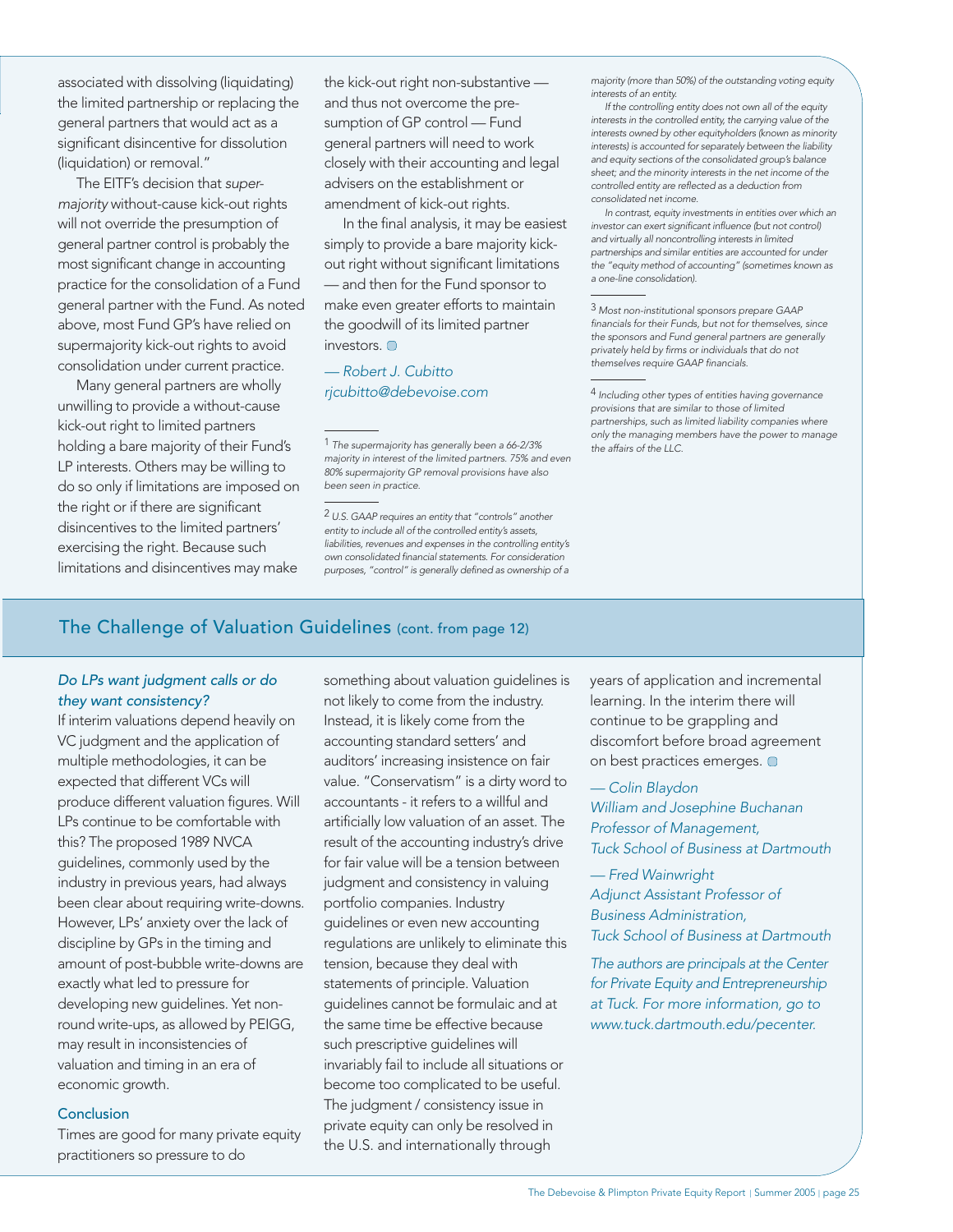# Trendwatch: Spinouts of Private Equity Funds (cont. from page 16)

employment policies and economic sharing arrangements that apply to the new firm and related entities and will need to act on a number of organizational and administrative tasks. One of the challenges to the spinout principals is striking the right balance between perpetuating the former sponsor's practices (which are the

practices that the principals are probably most familiar with) and renouncing those practices on the grounds that they are rooted in longestablished institutional precedents and policies that are not well suited to the new firm's more closely held structure.

| Year | Parent                                                                     | Spinouts*                                                                                                                                                | context, the spino<br>set of restrictive co<br>competition, solici                               |  |
|------|----------------------------------------------------------------------------|----------------------------------------------------------------------------------------------------------------------------------------------------------|--------------------------------------------------------------------------------------------------|--|
| 2005 | Marsh & McLennan                                                           | Stone Point Capital                                                                                                                                      |                                                                                                  |  |
| 2004 | 3i                                                                         | Exponent                                                                                                                                                 | and clients, and di<br>dential information<br>complete set of go                                 |  |
| 2004 | <b>CSFB</b>                                                                | Diamond Castle                                                                                                                                           |                                                                                                  |  |
| 2004 | Morgan Stanley                                                             | <b>Metalmark</b>                                                                                                                                         | leaver provisions a                                                                              |  |
| 2003 | Deutsche Bank                                                              | MidOcean                                                                                                                                                 | termination with a                                                                               |  |
| 2003 | <b>HSBC</b>                                                                | Montagu                                                                                                                                                  | carried interest all<br>schedules, bonus                                                         |  |
| 2002 | <b>BNP Paribas</b>                                                         | PAI Management                                                                                                                                           | clauses, investmer<br>making procedure                                                           |  |
| 2002 | Nomura International                                                       | Terra Firma                                                                                                                                              |                                                                                                  |  |
| 2001 | DLJ                                                                        | <b>Phoenix Equity Partners</b>                                                                                                                           | resolution mechar<br>institutional invest                                                        |  |
| 2001 | Foreign & Colonial                                                         | Graphite Capital/F&C Ventures                                                                                                                            | equity fund expec                                                                                |  |
| 2000 | Mercury Asset Management                                                   | HgCapital                                                                                                                                                | the basic carried ir<br>vesting arrangeme<br>are appropriate in<br>the firm.<br>Carried interest |  |
| 2000 | <b>NatWest</b>                                                             | <b>Bridgepoint Capital</b>                                                                                                                               |                                                                                                  |  |
| 1999 | Dresdner Kleinwort Benson                                                  | Indigo Capital                                                                                                                                           |                                                                                                  |  |
| 1998 | Hambros Bank                                                               | Duke Street Capital                                                                                                                                      |                                                                                                  |  |
| 1995 | <b>British Coal Pension Schemes</b>                                        | Cinven                                                                                                                                                   | terms frequently ir<br>and estate-plannir<br>times in multiple ju                                |  |
| 1993 | First Chicago Corporation                                                  | <b>Madison Dearborn Partners</b>                                                                                                                         |                                                                                                  |  |
| 1989 | Enskilda                                                                   | Industri Kapitalà<br>$\rightarrow$ Altor (2003)                                                                                                          | these are complica<br>for any private equ                                                        |  |
| 1989 | <b>Schroders</b>                                                           | Permira                                                                                                                                                  | when terms vary a                                                                                |  |
| 1988 | <b>Barings Bank</b>                                                        | <b>BC Partners</b>                                                                                                                                       | within the organiza<br>employees to four                                                         |  |
| 1985 | Lehman Brothers                                                            | <b>Blackstone Group</b><br>Evercore Partners (1995)<br>Heartland Industrial Partners (1999)<br>Silverlake Partners (1999)<br>Elevation Partners (2004)   | although in a lega<br>preference for avc<br>changes to the ex<br>structure on the le             |  |
| 1978 | BancBoston                                                                 | Thomas H Lee<br>Berkshire Partners (1986)<br>$\rightarrow$ JW Childs (1995)                                                                              | <b>Practical Nece</b><br>myriad of practica<br>spinout firm come                                 |  |
| 1976 | <b>Bear Steams</b>                                                         | KKR<br>Forstmann Little (1978)<br>New Mountain Capital (2000)<br>> Jupiter Partners LLC (1994)<br>Kohlberg & Co (1987)<br>$\rightarrow$ Fox Paine (1997) | • Depending on<br>regulatory licer<br>applied for and<br>Chapter Three<br>Plimpton Europ         |  |
|      | $\rightarrow$ " indicates a private equity spinout from the prior spinout. |                                                                                                                                                          | continued on page 28                                                                             |  |

Governance, carried interest, employment, etc. To some extent, spinout principals must re-orient their perspectives from their previous roles as employees of a large institutional sponsor when the time comes to propose a fresh set of governance, economic and employment arrangements for the new firm. In this new context, the spinout will require its own set of restrictive covenants against competition, solicitation of colleagues and clients, and disclosure of confidential information, along with a complete set of good-leaver/badleaver provisions and penalties (i.e., termination with and without "cause"), carried interest allocation and vesting schedules, bonus plans, anti-dilution clauses, investment and other decisionmaking procedures and dispute resolution mechanisms. Furthermore, institutional investors in a new private equity fund expect to be informed of the basic carried interest allocation and vesting arrangements to ensure there are appropriate incentives throughout the firm.

Carried interest and other economic terms frequently involve intricate tax and estate-planning analysis, sometimes in multiple jurisdictions. All of these are complicated arrangements for any private equity firm, particularly when terms vary across different levels within the organization from junior employees to founding principals, although in a legacy spinout there is a preference for avoiding unnecessary changes to the existing carried interest structure on the legacy assets.

Practical Necessities. There are a myriad of practical things to do as the spinout firm comes "on line":

• Depending on the jurisdiction, regulatory licenses may need to be applied for and obtained (e.g., see Chapter Three of the Debevoise & Plimpton European Private Equity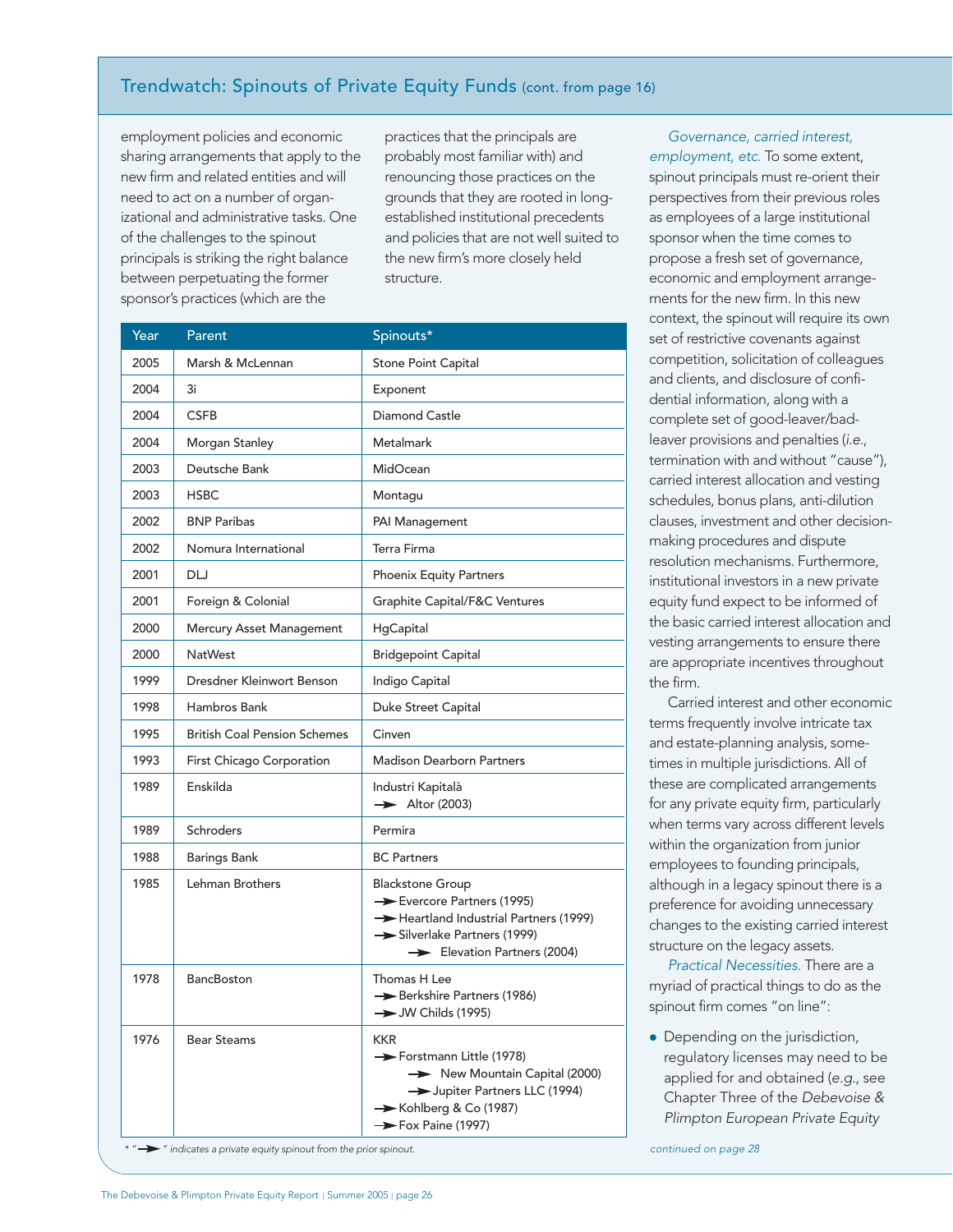## Selected Issues to Consider When Taking a Portfolio Company Public (cont. from page 10)

the listed company in any of the last three fiscal years in excess of specified amounts. Certain additional independence requirements, discussed below, apply to directors serving on the audit committee.

Private equity sponsors will usually have designees sitting on the boards of portfolio companies when they go public. It will thus be up to the portfolio company's Board to determine whether the private equity sponsor nominees have any material relationships with the portfolio company such as would bar a finding of independence. Given the typical structure of private equity sponsors, the nominees may not fall within any of the expressly proscribed non-independent relationships (depending on the fees paid to the sponsor by the portfolio company and who employs the nominees). The Board will need to consider whether the relationships are nonetheless close enough to the proscribed categories that the private equity sponsor nominees should not be determined by the Board to be independent. Apart from complying with the NYSE or Nasdaq listing rules, there are other good reasons to have at least some independent directors not affiliated with either the company or the private equity sponsor because such unaffiliated independent directors could deal with issues that may arise where the private equity sponsor and the portfolio company have differing interests.

#### What are the major specific rules applicable to the audit committee?

The NYSE and Nasdaq rules require that a listed company, including a controlled company, have at least three members on its audit committee who are all independent directors, subject to the IPO grace period discussed below.

In addition to the other independence requirements, a member of the audit committee is not allowed to: (1) accept any consulting, advisory or

other compensatory fee from the company or any subsidiary of the company (other than fees for service on the board of directors or any board committees); or (2) be an affiliated person of the company or any subsidiary of the company (except as a result of board or committee membership). The rules prohibit indirect payments of compensatory fees, which include payments accepted by an entity in which an audit committee member is a partner, a member or an officer (except limited partners or nonmanaging members who have no active role in providing services to the entity) and which provides accounting, consulting, legal, investment banking, financial or other advisory services or any similar services to the company or any subsidiary of the company.

In addition, a company must disclose in its annual report on Form 10-K whether its board of directors has determined that the company has at least one independent audit committee financial expert and, if it has made such determination, identify such financial expert. A company disclosing that it does not have an independent audit committee financial expert must explain why not. An audit committee financial expert must have an understanding of GAAP, financial statements, internal control over financial reporting and audit committee functions. A private equity sponsor should make sure, prior to taking a company public, that the company has an audit committee financial expert at the time of the IPO because disclosure that the company does not have such expert may raise red flags with investors.

The audit committee must also preapprove all audit services and all permissible non-audit services to be provided by the independent auditors. This pre-approval requirement will apply for services rendered in the year the portfolio company goes public, so care

must be taken early on to ensure compliance.

#### Grace period for independent directors

Under the NYSE and Nasdaq listing rules, companies engaging in an IPO are allowed a grace period in which to comply with the requirement to have a majority of the board and all of the audit, nominating and compensation committees comprised of independent directors. Companies listing in conjunction with an IPO would need to have one independent director on each of the audit, nominating and compensation committees at the time of listing, a majority of independent directors on such committees within 90 days and fully independent committees and a majority of independent board members within one year.

#### When should the independent directors join the Board?

The requirement that companies engaging in an IPO have a majority of independent directors on the audit, nominating and compensation committees within 90 days can be a stringent one, because it may be difficult to recruit suitable members that meet the independence requirements. A private equity sponsor should, if possible, identify the independent directors well in advance of a listing. It is preferable to have the independent directors in place early on so that they can participate in the review of the IPO registration statement and get comfortable with the corporate governance provisions before they are adopted. If the independent directors are only identified later in the process, they may not have the time to due diligence effectively the registration statement and may be reluctant to be named as directors at the time of the IPO, because all directors will have Section 11 liability on the registration statement. In that